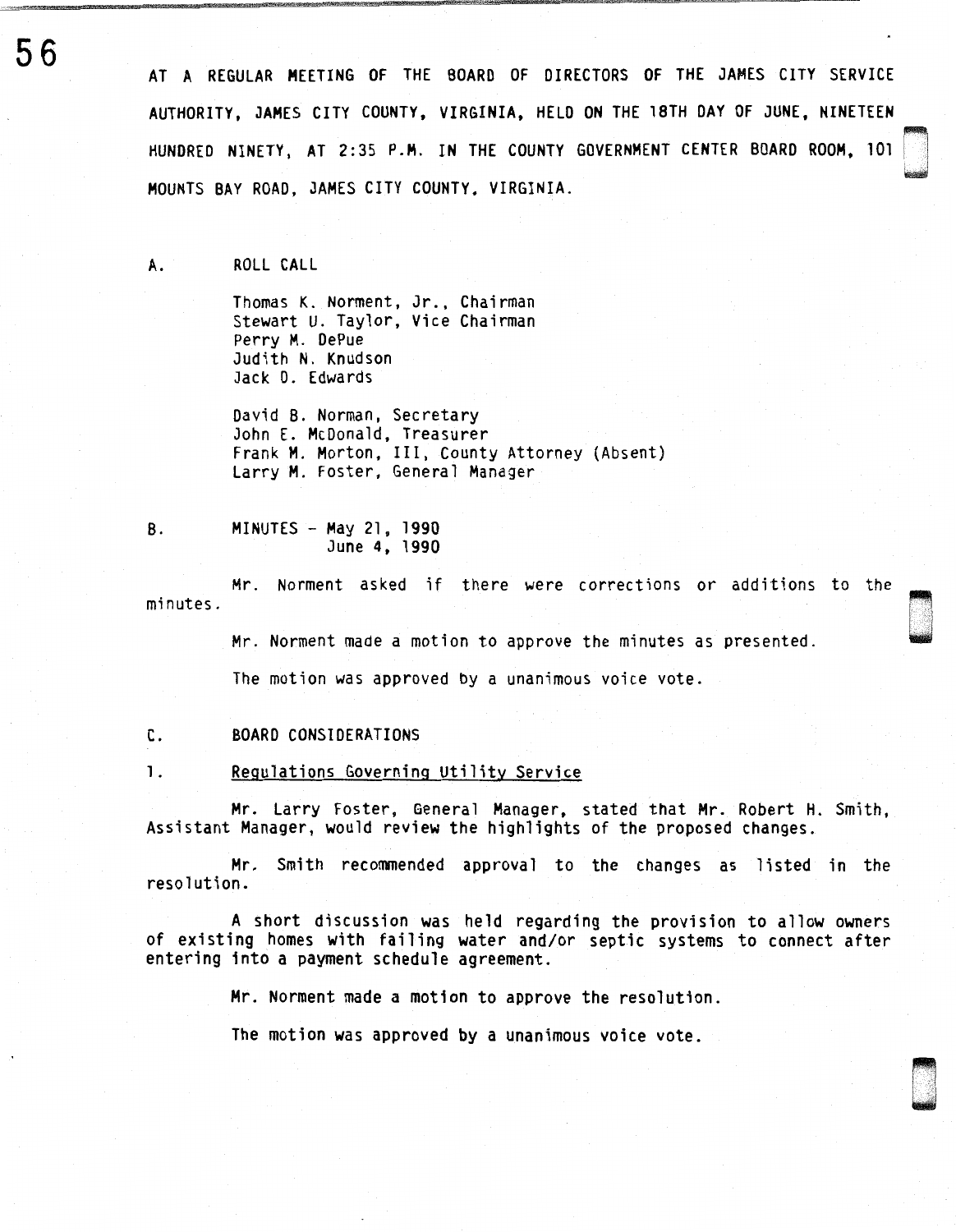# R E S 0 L U T I 0 N

-2-

# UTILITY POLICY CHANGES

- WHEREAS, the Board of Directors of the James City Service Authority held a public hearing on certain proposed changes to the Regulations Governing Utility Service; and
- NOW, THEREFORE, BE IT RESOLVED that the Board of Directors of the James City Service Authority, James City County, Virginia, hereby adopts the attached changes summarized below to be effective July 1, 1990.
	- 1. Redefine septic system failure as when absorption trenches are malfunctioning as determined by the Virginia Department of Health.
	- 2. Add a provision to allow owners of existing homes with failing water and/or septic systems to connect after entering into a payment schedule agreement.
	- 3. Add a provision to assist low-income home owners to defer connection fee payments.
	- 4. Eliminate payment of interest on tenant deposits.
	- 5. Providing access to meters by allowing a meter reader to trim or remove the obstruction after having notified the homeowner.
	- 6. Add a minimum penalty of \$100 per incident for anyone moving meters and/or using water illegally.
	- 7. Provide the General Manager authority to settle excessive water/sewer bills caused by leakage in customer's pipes.
	- 8. Add a \$5 fee assessment to recover cost of collecting bills in the field.
	- 9. Add a minimum penalty of \$100 for tampering with Private Fire Protection Systems.
	- 10. Add a minimum penalty cf \$100 for tampering with Public Fire Hydrant.
	- 11. Clarify how a developer receives reimbursement for expenses incurred during construction of system facilities in a new development within the Primary Service Area.
	- 12. Clarify developer expenses to the Authority for connection to system facilities for new developments outside the Primary Service Area.

57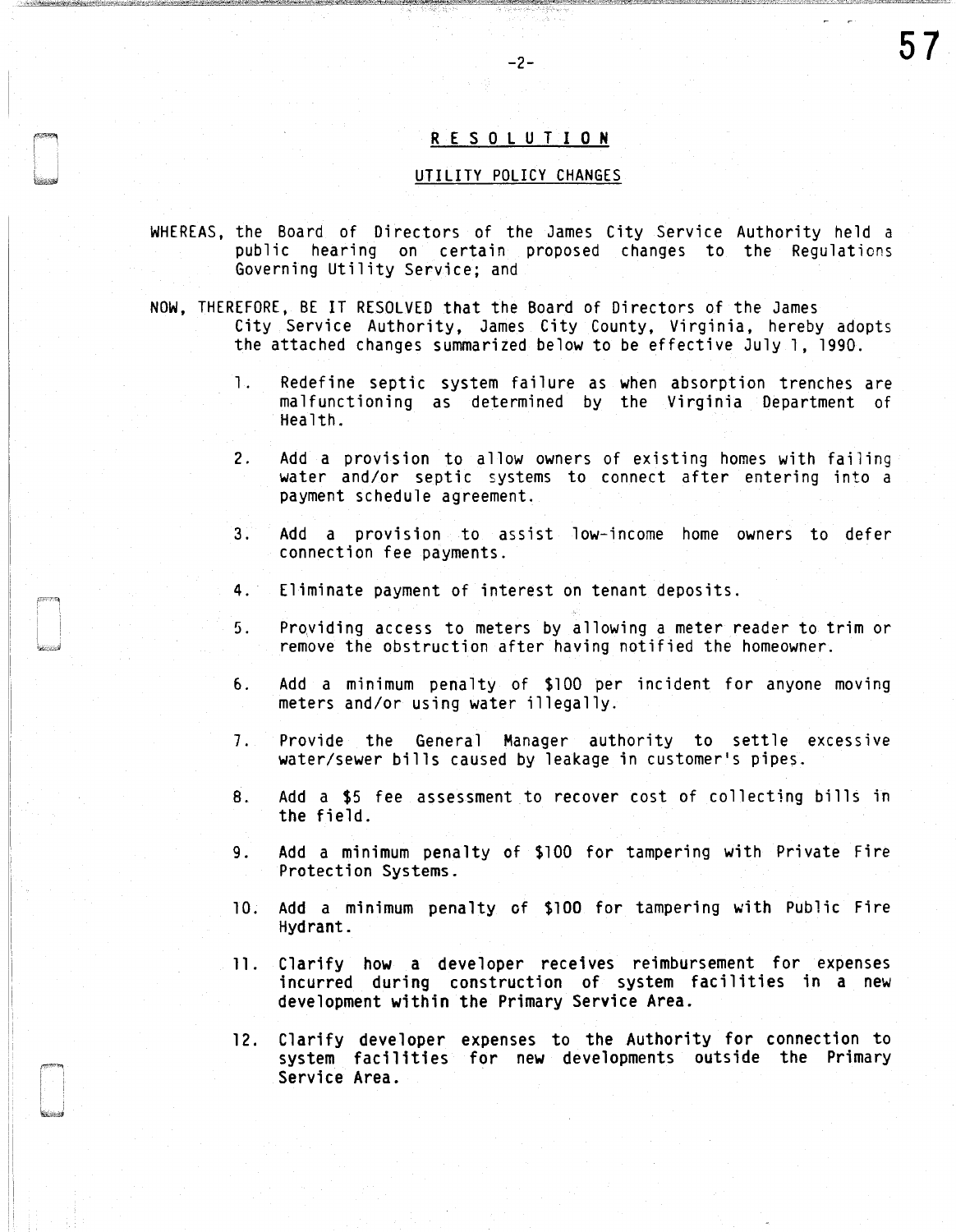58

13. Eliminate the requirement for a zoning certificate to accompany an application for extension to a new development.

D. BOARD CONSIDERATION

1. Request to Connect to JCSA Sewer Lines in Annexation Area

Mr. Foster stated that Mr. Dan Clayton, Williamsburg Director of Public Works and Utilities, requested permission from the Authority to allow three connections, as listed in the resolution, to JCSA sewer facilities located in areas annexed by the City.

Staff recommended approval of the resolution.

Mr. Norment made a motion to approve the resolution.

The motion was approved by a unanimous voice vote.

# R E S 0 l U T I 0 N

# REQUEST TO CONNECT TO JCSA SEWER LINES IN ANNEXATION AREA

- WHEREAS, the City of Williamsburg has requested authorization from the Board to allow connection, at three locations, to sewer lines owned by the James City Service Authority located in areas annexed by the City; and~
- WHEREAS, the Annexation Agreement allows for connection to Authority sewer lines located within the annexation areas.
- NOW, THEREFORE, BE IT RESOLVED that the Board of Directors of the James City Service Authority, James City County, Virginia, authorize connection to Authority sewer lines as described below:

| Owner                                   | Location                                            | Normal Flow |  |
|-----------------------------------------|-----------------------------------------------------|-------------|--|
| Bunting Office Complex                  | Strawberry Plains Road, adjacent<br>Berkeley School | 3,500 GPD   |  |
| East Coast Gas and<br>Convenience Store | Richmond Road                                       | 500 GPD     |  |
| Residence                               | 264 Strawberry Plains                               | 400 GPD     |  |

 $-3-$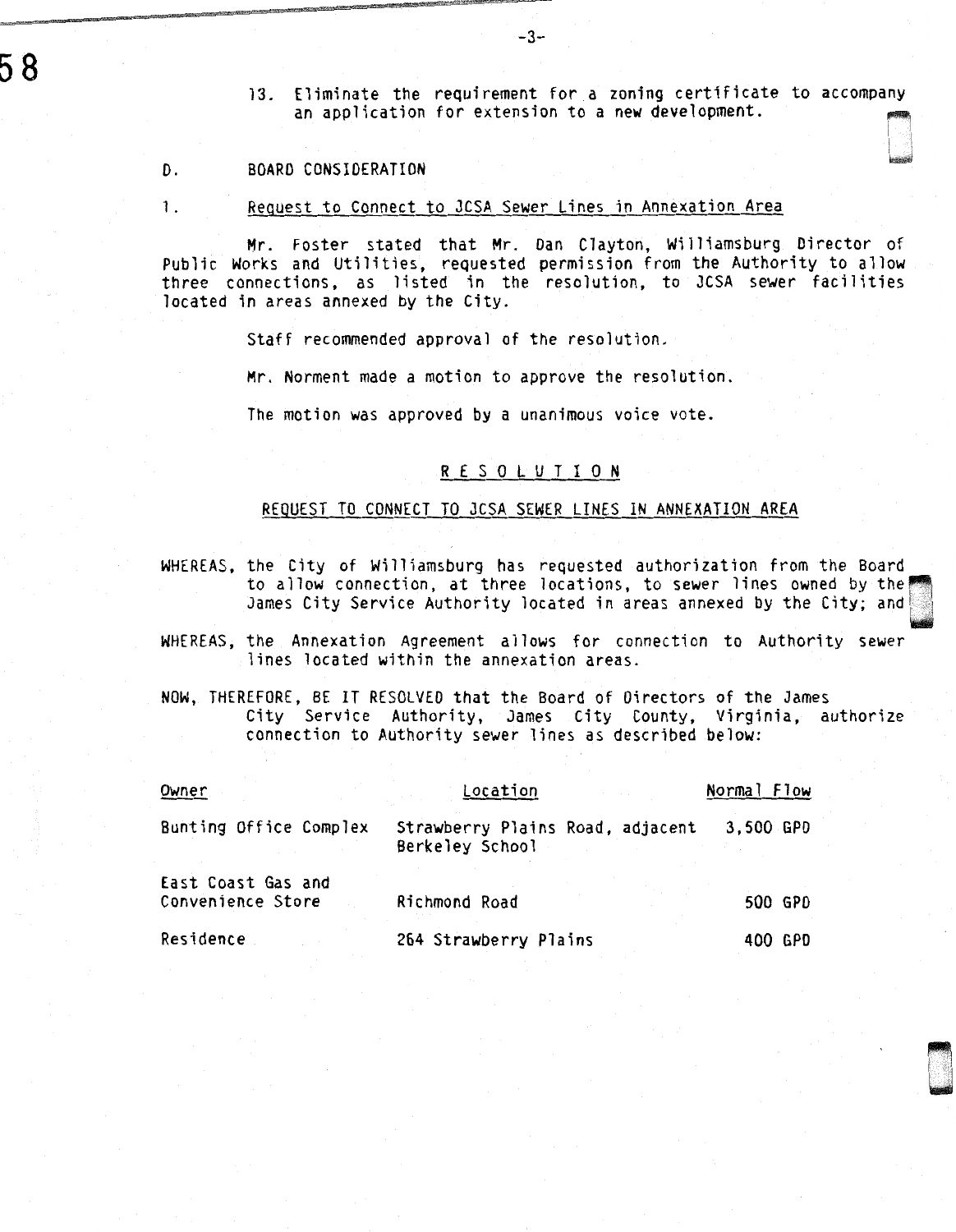## E. BOARD REQUESTS AND DIRECTIVES

Ms. Knudson requested a work session for Kingspoint sewer system with public comment at the August 6, 1990, Board of Supervisors' meeting.

-4-

Mr. DePue asked that staff contact York County for their approach and provide a staff report. He also requested copies of any written communication received from State agency regarding Kingspoint information and that be made available before the meeting.

Mr. Foster responded in the affirmative.

Mr. Norment declared the work session would be held August 6, 1990, at 7:00 p.m.

Mr. Norment made a motion to adjourn.

The motion was approved by a unanimous voice vote.

The Board of Directors adjourned at 3:02 p.m.

David B. Norman **B. Denote the B. Denote B. B. Denote** 

DBN/dlh 1436w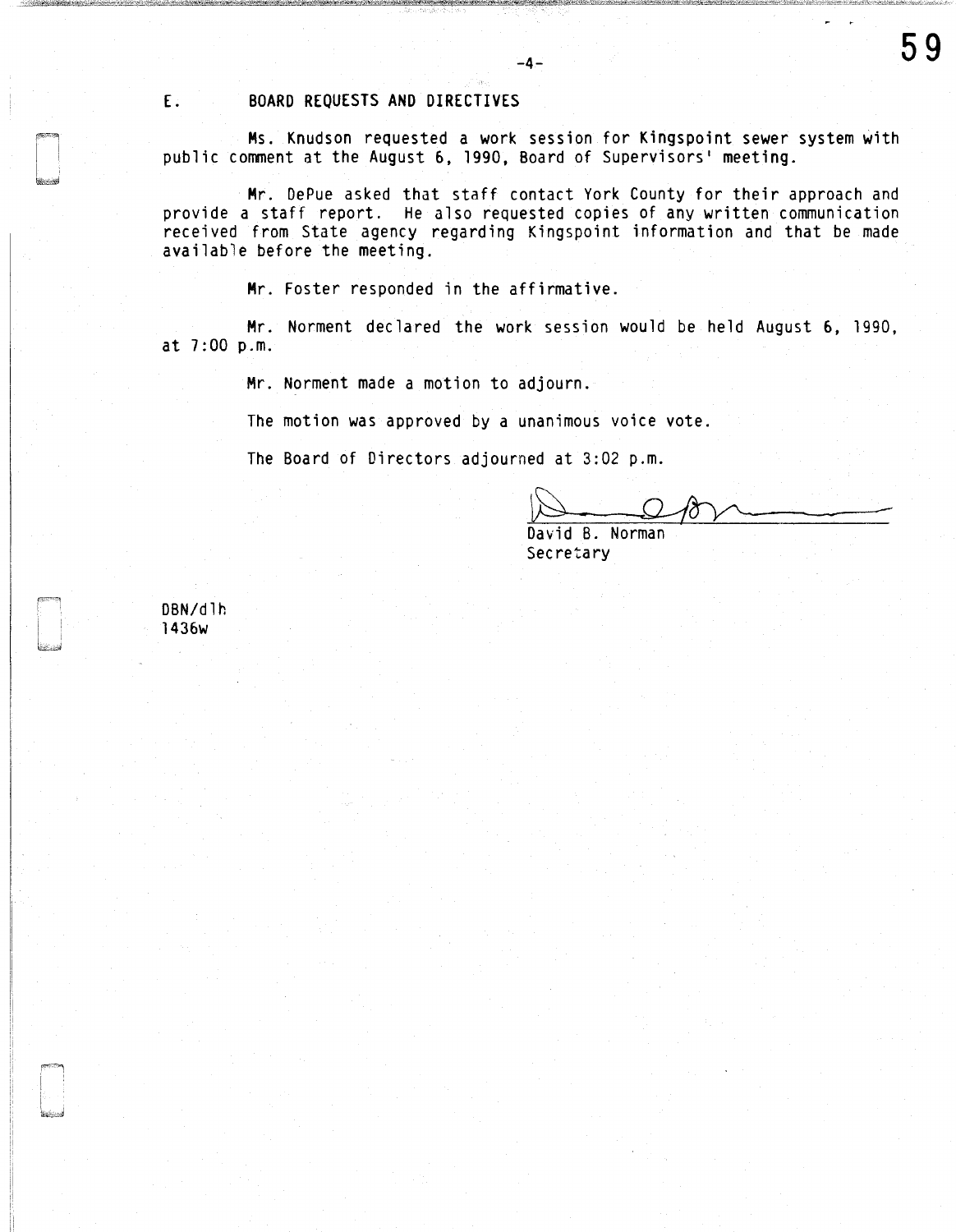The following regulations shall be observed to determine who shall be required to connect to the facilities of the Authority.

A. Service to existing structures. An owner or tenant of property adjacent to a right-of-way or easement within which there is located a public water main or public wastewater line or both shall connect each existing structure or mobile home situated thereon to the facilities of the Authority or (at the option of the Authority) to HRSD; provided, however, an owner or tenant of property shall not be required to connect an existing structure or mobile home situated thereon to a public water main or to a public wastewater line when the following conditions apply:

n 1<br>1<br>1<br>1<br>1<br>1<br>1<br>1<br>1<br>1<br>1<br>1<br>1<br>1<br>1<br>1<br>1<br>1<br>1 ~

DRASH<br>NGC 20

- 1. Water: the existing structure or mobile home is used principally for residential purposes and is served by a domestic supply or source of potable water which meets the standards established by the Virginia Department of Health.
- 2. Sewer: the existing structure or mobile home is used principally for residential purposes and is served by a private septic system or domestic sewage system which:
	- (a) has absorption trenches that are functioning properly. The Virginia Department of Health shall determine whether absorption trenches are functioning properly, or
	- (b) can be made to function properly by replacing or repairing one of the following: building sewer; septic tank or any of its parts; pump or pump chamber; conveyance lines: distribution box.
- B. Time to connect. The owner or tenant of an existing structure shall comply with this connection regulation within one (1) year after receiving from the Authority written notice that utility service is available.
- C. Plumbing facilities. An existing structure required by these Regulations to connect to a utility service of the Authority but equipped with plumbing facilities required by the Virginia Uniform Statewide Building Code shall be so equipped and connected to the available utility service.
- D. Service to future structure, new development. An owner of property shall be required to connect to the facilities of the Authority when each development or each future structure not part of a development when such development or future structure shall be situated on property adjacent to a right-of-way or easement within which there is located a public water main or wastewater line.

The Board of Directors of the James City Service Authority may grant a waiver for a period not to exceed three years for commercial-industrial properties to the requirement to connect to public sewer under the following terms and conditions:

1. The applicant submits in writing a substantial justification for such a waiver; and

2-1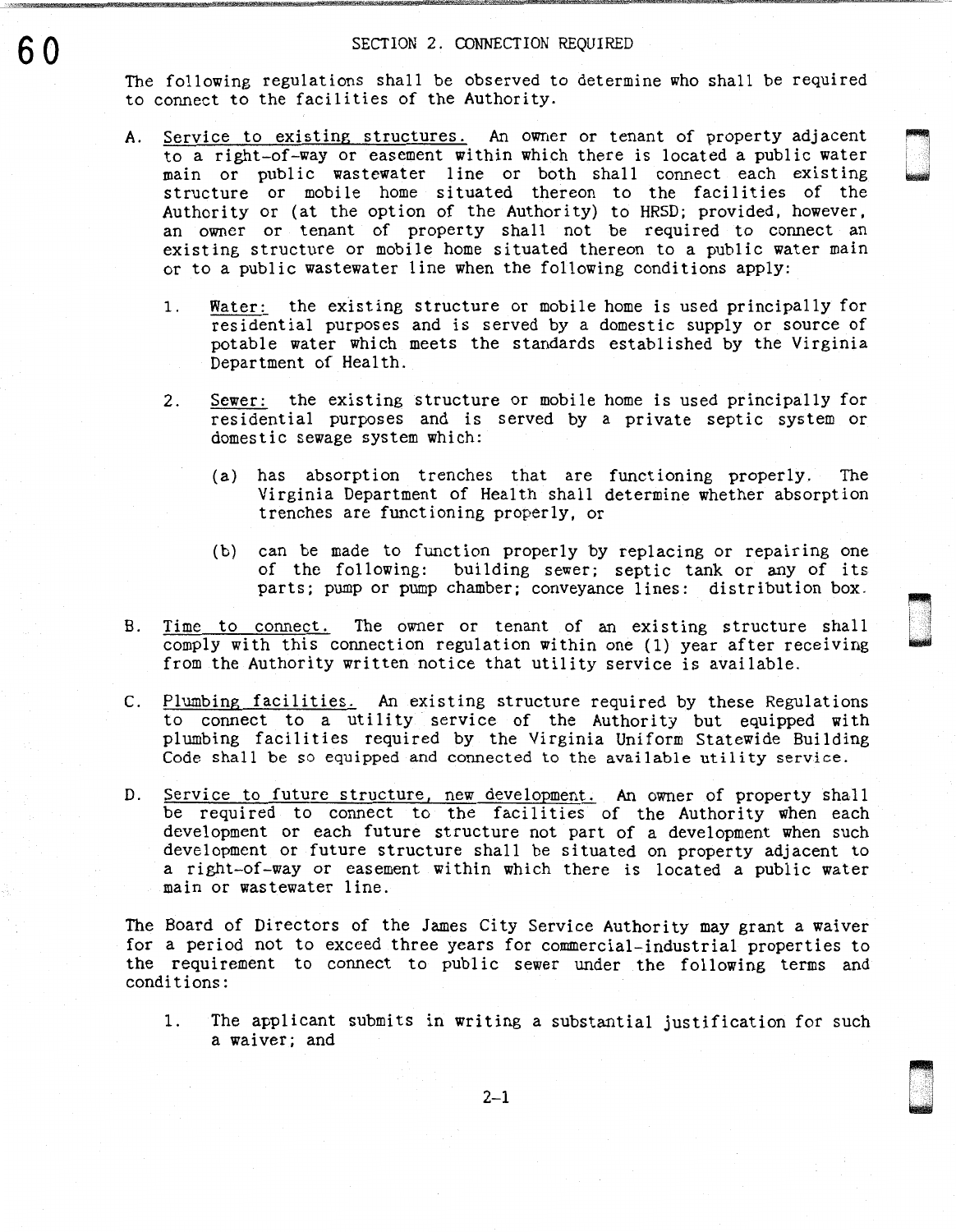- 2. The applicant has Department of Health approval for alternative  $\begin{bmatrix} 0 \end{bmatrix}$ <br>sewage system; and
- 3. The applicant enters into an agreement with the Authority with a letter of credit in favor of the Authority in an amount that will cover the cost of such service connection, the amount to be set by the Authority and to be based on the cost of such connection at the expiration of the waiver period; and
- 4. The applicant agrees to pay 33% of the connection fee for the period of the waiver prior to the approval of the waiver by the Authority; and
- 5. The applicant agrees that the balance of the connection fee due at the end of the waiver period shall be calculated on the then existing rate; and
- 6. The applicant agrees to pay the balance due and any other applicable service charges prior to service being provided.
- E. Access. The connection of development or an existing or future structure to a utility service of the Authority shall not be required when access to the affected property requires the crossing of property of another owner, provided Authority property and property of the Virginia Department of Transportation shall be excepted.
- F. Application required. The owner or tenant, when required by these Regulations to connect to a utility service, shall make "Application for Service and Contract" in accordance with Section 3 below.
- G. If connection is required for existing structures, the Authority shall provide a domestic water and-or sewer connection to the property line upon payment of all applicable fees and charges. On request of a residential customer with a water and-or sewer system certified as "failing" by the Virginia Department of Health, the Authority may finance up to 75% of the connection costs. Prior to the Authority extending credit, the residential customer must: 1) pay 25% of the connection costs to the Authority; 2) execute a note for the remaining principal balance with interest thereon at the rate of 8% and equal monthly payments for a term not exceeding 48 months; 3) execute a deed of trust on the subject property and all other closing documents; and 4) pay all closing costs including attorney's fees. The Authority shall provide the appropriate connection(s) after all financing documents are signed. Financial  $connection(s)$  after all financing documents are signed. assistance under this paragraph is in addition to Section 4, Low Income Payment Plan.
- H. If development in Section (D) above consists of office and-or retail facilities the lot or parcel shall be given a one-time exemption, as it was identified as of December 31, 1984, from Authority connection requirements if the following conditions apply:

2-2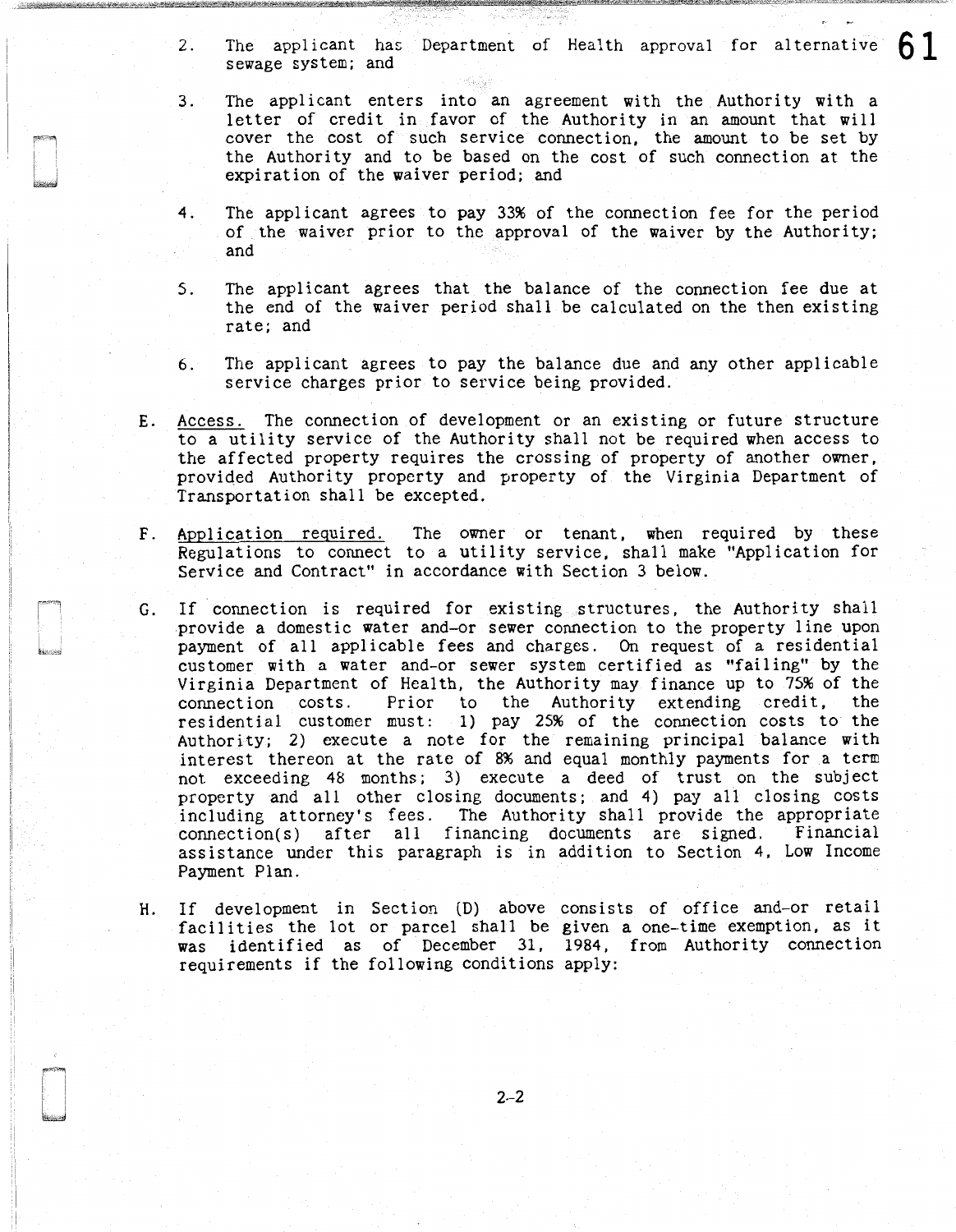62 <sup>1.</sup> The lot or parcel is located more than 500 feet from Utility facilities and said property was not subdivided after December 31. 1984; and-or,

> ~ I l u

~ w

2. The total floor area does not exceed 2,500 feet.

 $\left\langle \frac{\partial \phi}{\partial \phi} \right\rangle_{\phi}$ 

0259H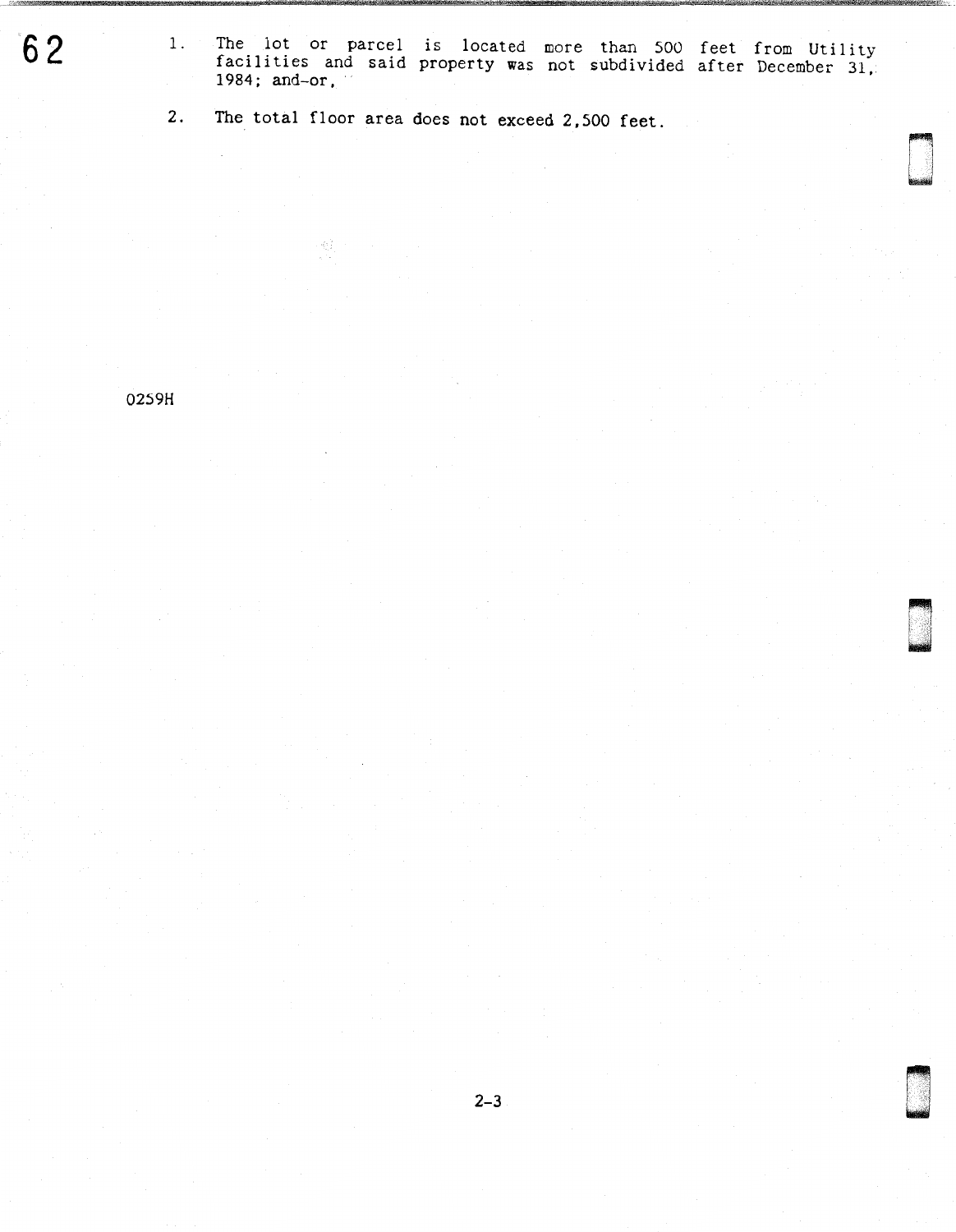The Authority provides by agreement an installment plan program to aid low-income homeowners in paying the local and system facilities fees, for water and sewer service, charged to applicants for new connections. To be eligible, prospective customers shall apply at the James City County Office of Community Development. If the applicant is deemed eligible, he shall be permitted to pay the local and system facilities fees in monthly installments without interest, after the service connection has been made. The payment plan shall exist until the entire amount of the connection fees has been paid or until the property is sold. The amount of the installments and length of the payment period shall be based on the recommendations made to the Authority by the Office of Community Development.

- A. Eligibility Criteria. Low-income households shall be defined as those with total gross income below eighty percent of the area median income adjusted for family size as determined by the U.S. Department of Housing and Urban Development. The applicant shall be required to occupy the property and have title or ownership interest in the property. If the applicant is deemed eligible, then he shall enter into a contract with the Authority which provides conditions to be observed by both parties, as well as a specific payment schedule, set forth by the Office of Community Development. A Deed of Trust shall be placed on the applicant's property to ensure payment of the amount owed to the Authority.
- B. Payment Schedule Determination. Thirty percent of the household's adjusted gross monthly income based on U.S. Department of Housing and Urban Development guidelines shall be calculated. From this amount, housing expenses shall be subtracted to arrive at a residual figure. Housing expenses shall include mortgage payments, real estate taxes. hazard insurance, utilities and maintenance. Mortgage payments shall include payments on purchase money mortgage and housing rehabilitation mortgages, as well as payments on loans required to finance other water and sewer installation expenses. Utilities shall include projected water and sewer usage charges, as well as all other utilities, excluding telephone and cable television. A utility allowance determined by the Office of Community Development shall be used for these projections,· provided, the applicant may provide proof of higher actual bills. Maintenance shall be calculated at a flat rate of \$35.00 per month.
	- 1. For those households whose total gross income is between fifty and eighty percent of the area median income the required monthly installment payment shall be equal to the residual figure determined above. A minimum payment of \$20.00 per month shall be required.
	- 2. For those households whose total gross income is below fifty percent of the area median income, the required monthly installment payment shall be equal to the residual figure determined above. If this residual figure is a negative number, payment shall be deferred for one year, at which time the residual figure shall be recalculated and a new payment plan determined.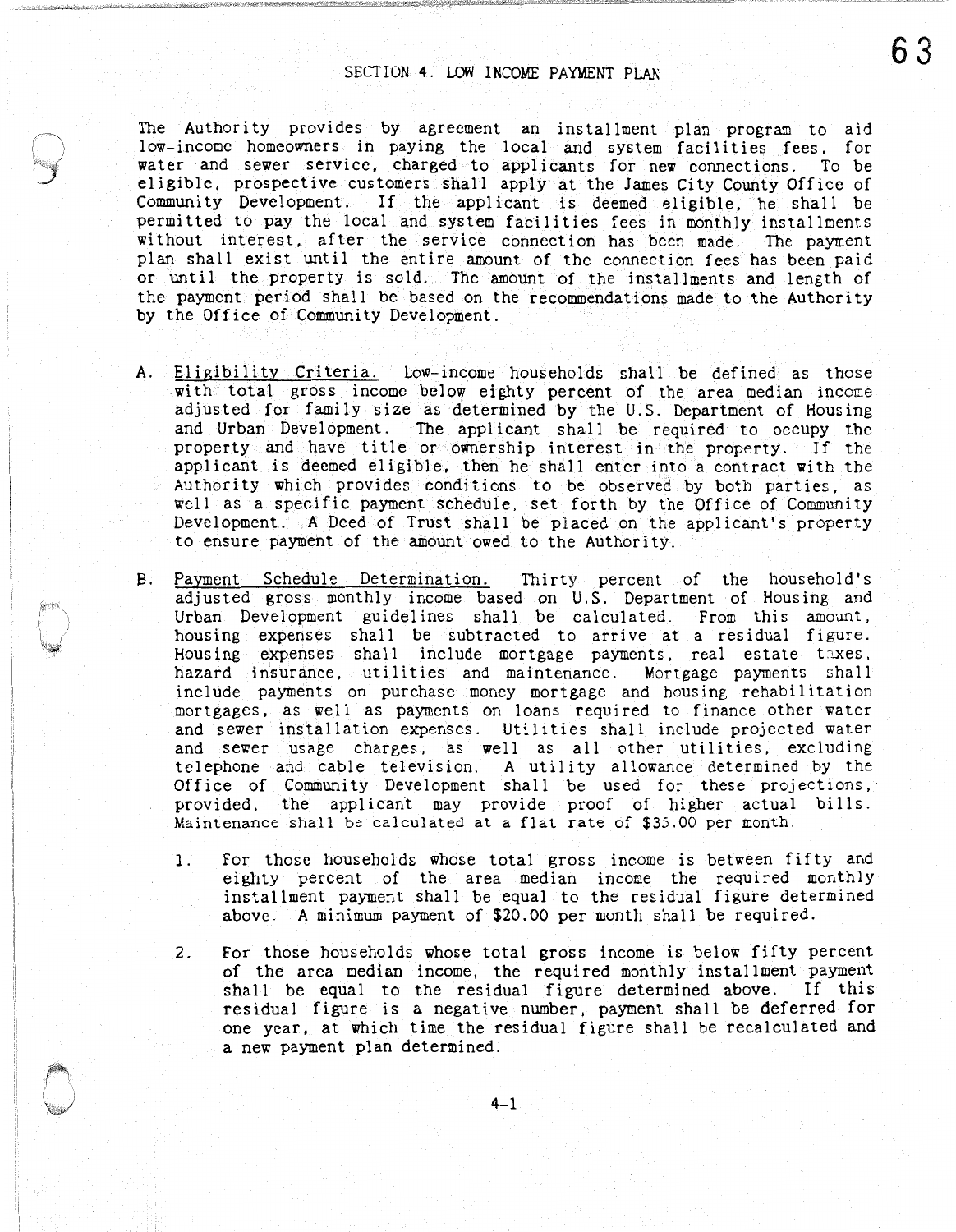- 64 C. Collection of other funds advanced. The Authority may enter into an agreement with the Office of Community Development to collect installment payments on funds loaned to customers for the purpose of paying for expenses of connecting to water and sewer in addition to local and system facility fees.
	- D. Payment. Installment payments shall be made monthly to the Authority. either in person or by mail. Payments shall be due on the first day of the month with a late payment fee charged if the payment is received after the fifteenth day of the month. The late payment fee shall equal ten percent of the monthly payment rounded to the nearest dollar.

 $\Theta$ 

' '

 $\bigcirc$ '

 $\bigcirc$ 

- E. Change in Ownership. Should the ownership of the property change before the fees have been completely paid to the Authority, the balance of the fees shall be due immediately in accordance with the provisions of the Deed of Trust. Exception shall be made when the change in ownership is based on inheritance and the new owner of the property also qualifies for the program and agrees to assume the liability for the balance of the unpaid fees. A payment plan will then be calculated by the Community Development Office based on the new owner's gross monthly household income.
- F. Rights of the Authority. All recommendations made by the Office of Community Development are subject to approval by the General Manager. In cases of financial crisis, the General Manager may approve a written agreement with the customer to temporarily modify the payment plan. However, the Authority reserves the right to call due the balance of the unpaid fees should the program participant be found to be habitually delinquent.

0337H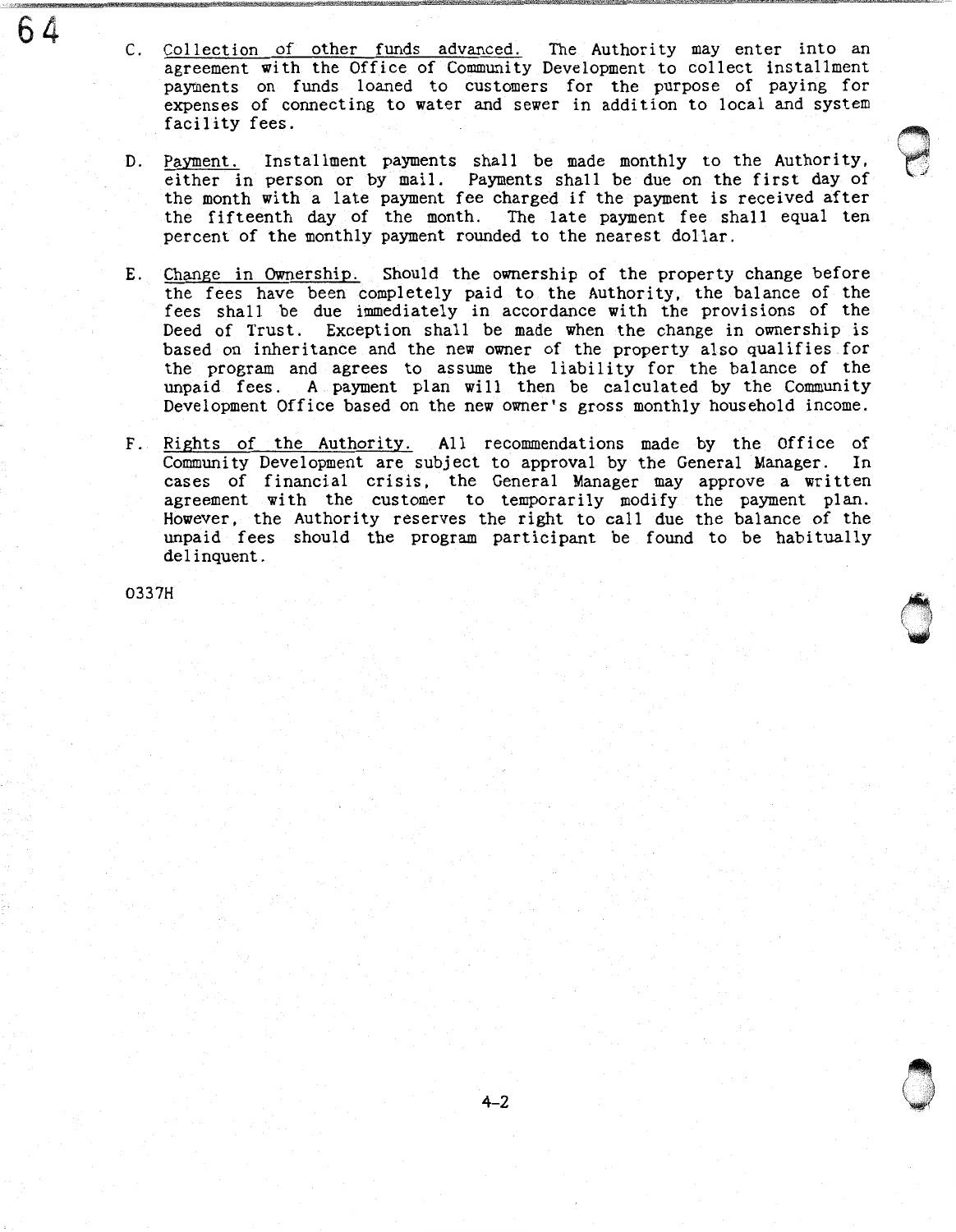To secure the Authority against loss, these Regulations require certain customers and applicants for service to provide a deposit to guarantee payment for utility services received when certain conditions apply.

- A. Required deposit. Each applicant for service or for reinstatement of service shall post a deposit for one billing period's estimated charges with the Authority if one or more of the following circumstances applies:
	- 1. The applicant is a tenant and the owner does not execute an application for service and contract.
	- 2. The applicant has previously had service terminated for nonpayment or had been assessed a transaction charge for late payment three times during the last 24-months of prior service.
	- 3. The applicant currently has a utility bill which is past due.
	- 4. The applicant desires temporary service for any purpose other than at a construction site.
	- 5. Service is terminated and the customer requests that the service be reinstated.
- B. Receipt. Upon receiving a cash deposit, the Authority shall furnish the applicant for service or customer a receipt showing: 1) the date thereof; 2) the name of the applicant or customer and the address of the premises to be served; 3) the utility service to be furnished; and, 4) the amount of the deposit.
- C. Refund of deposit. Upon termination of service, the Authority shall promptly and automatically refund the customer's deposit, or the balance, if any, in excess of the unpaid utility bills for service furnished by the Authority. A transfer of service from one premises to another within the service area of the Authority shall not be deemed a termination of service within the meaning of these Regulations.

After the customer has paid bills for service for eight consecutive quarterly billings (twenty-four consecutive months) without having had service terminated for nonpayment of a utility bill or had more than three occasions in which a utility bill was not paid within the period prescribed by these Regulations, and the customer is not currently delinquent in payment of his utility bills, the Authority shall promptly and automatically refund the deposit. After the initial 24 month determination, if the customer does not qualify for the refund of deposit, the Authority shall review the account yearly to determine if the customer qualifies.

D. Record of Deposit. The Authority shall keep a record of each cash deposit until the deposit is refunded. The record shall show:

1. the name and current billing address of each depositor; and

 $\bar{1}$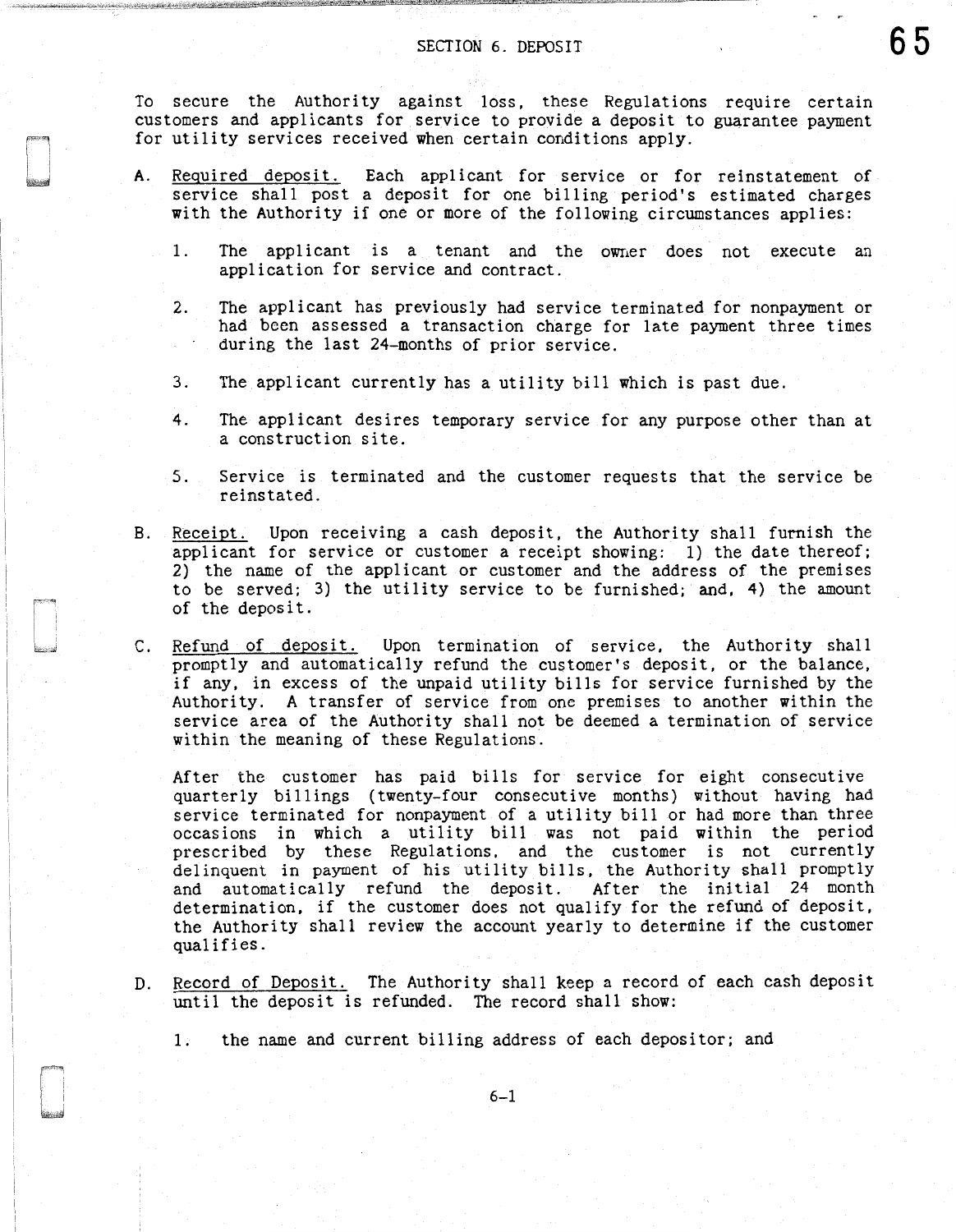2. the amount and date of the deposit; and

3. each transaction concerning the\deposit.

E. Appeal by applicant or customer. The Authority customer representative shall inform an applicant for service or customer if a deposit is required. If the applicant expresses dissatisfaction with the decision of the Authority customer representative on the matter of the deposit, the Authority customer representative shall inform the applicant of his right to have the problem considered and acted upon by the General Manager. The decision of the General Manager shall be final and binding on the Authority and the applicant or customer.

I /

F. Number of Deposits. If the Authority holds a deposit of a customer who has service terminated as a result of nonpayment, the deposit will not be applied to the outstanding balance if the /customer desires service to be reinstated. In addition, a second deposit/will be required before service is reinstated under the provisions of subsection A above. The Authority will hold no more than two deposits at any given time for the same customer account.

0263H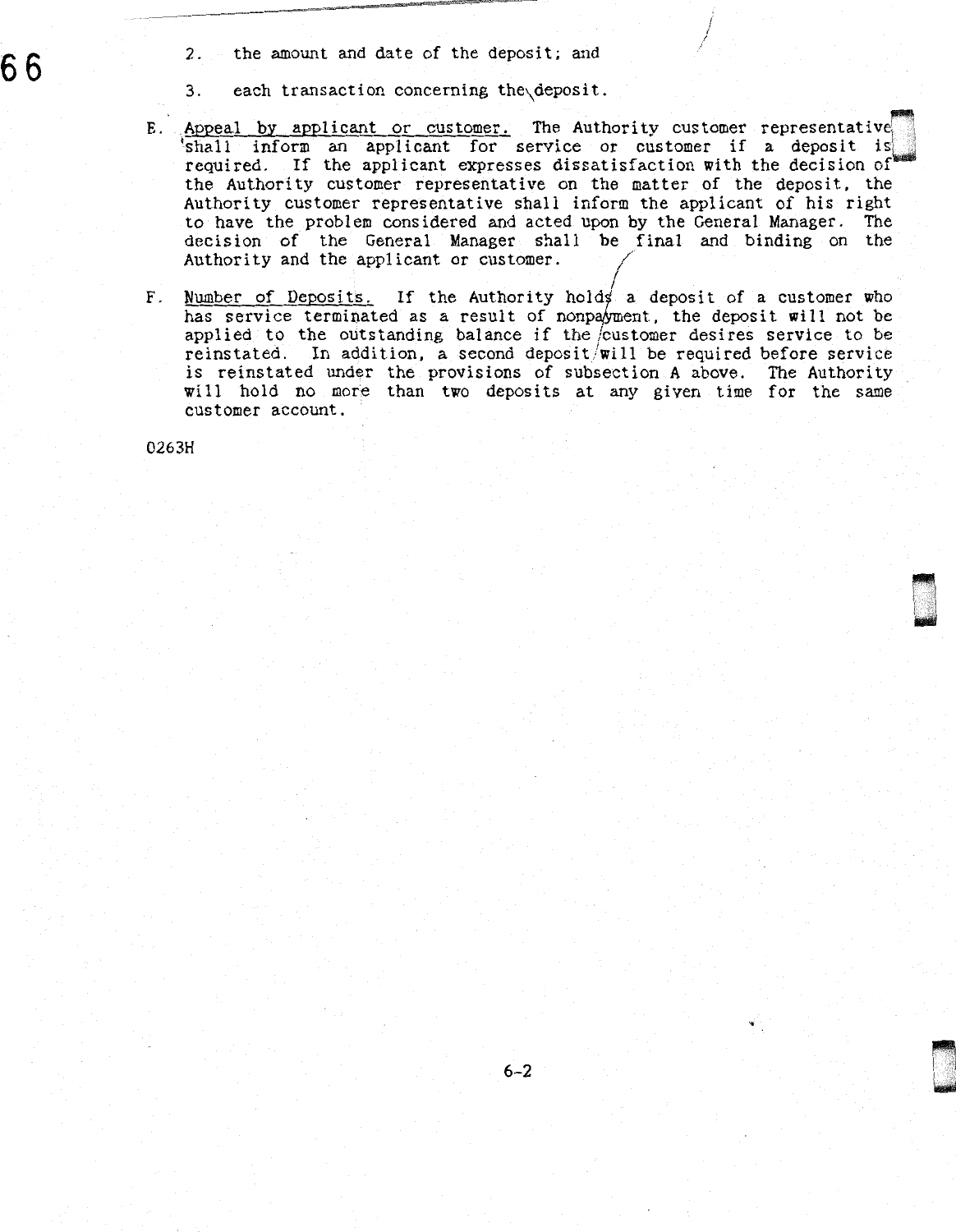All water consumption, except fire protection and authorized use of fire hydrants, shall be metered. Meters shall be read to coincide with the mailing of utility bills as specified in Section 13 below; provided, fire service detector check value meters shall be read annually or on a more frequent basis as determined by the Utility.

- A. Size, location, type of meter. The Authority shall approve the size, location and type of the water meter to be installed for all premises based on occupancy and flow data furnished by the applicant. The normal size for a single family dwelling shall be five-eighths inches by three-fourths inches.
- B. Installation. Meters shall be approved, installed, maintained and removed by the Authority. The Authority, at its option, may authorize a developer to furnish and install a meter, which authorization shall be in writing and signed by the General Manager. In such event the developer shall furnish, at his expense, one of the approved makes and models specified by the Authority. All meter installations shall conform to the applicable provisions of the "Standards." Installed meters remain the property of the Authority.
- C. Meter installed in building. If a meter is installed within a building, the customer shall provide at his expense a readily accessible and protected location for the installation of the meter at a point which controls the entire supply to the premises, which location shall be approved by the Authority.
- D. Separate meter. Unless otherwise determined by the Authority, each premises shall be supplied through a separate meter or, if necessary and at the option of the Authority, through a separate battery of meters. If a battery of meters is installed, the registrations of such meters shall be combined for billing purposes and shall be subject to a minimum charge equal to the sum of the minimum charges for the meters comprising the battery setting. If, however, a premises is supplied through more than one service connection, unless otherwise provided, the registration of the meter installed on each such service shall be billed separately.
- E. Meter maintenance. Meters shall be maintained by the Authority at its expense; provided, damage to any meter due to hot water, freezing, or other external causes arising out of, or caused by the customer's facilities, operations, negligence or carelessness shall be paid for by the customer. The Utility, however, shall be responsible for damage to meters due to freezing in outside vaults and for ordinary wear.

All meters shall be tested for accuracy before installation. In addition, all meters shall be tested periodically in accordance with AWWA accepted practice. The Authority may at any time remove any meter for routine test, repairs, or replacement. When warranted, the provisions of Section 11 (C) below shall be invoked by the Authority.

F. Notice of defects. The customer shall promptly notify the Authority of any known defects in or damage to the meter or its connection.

I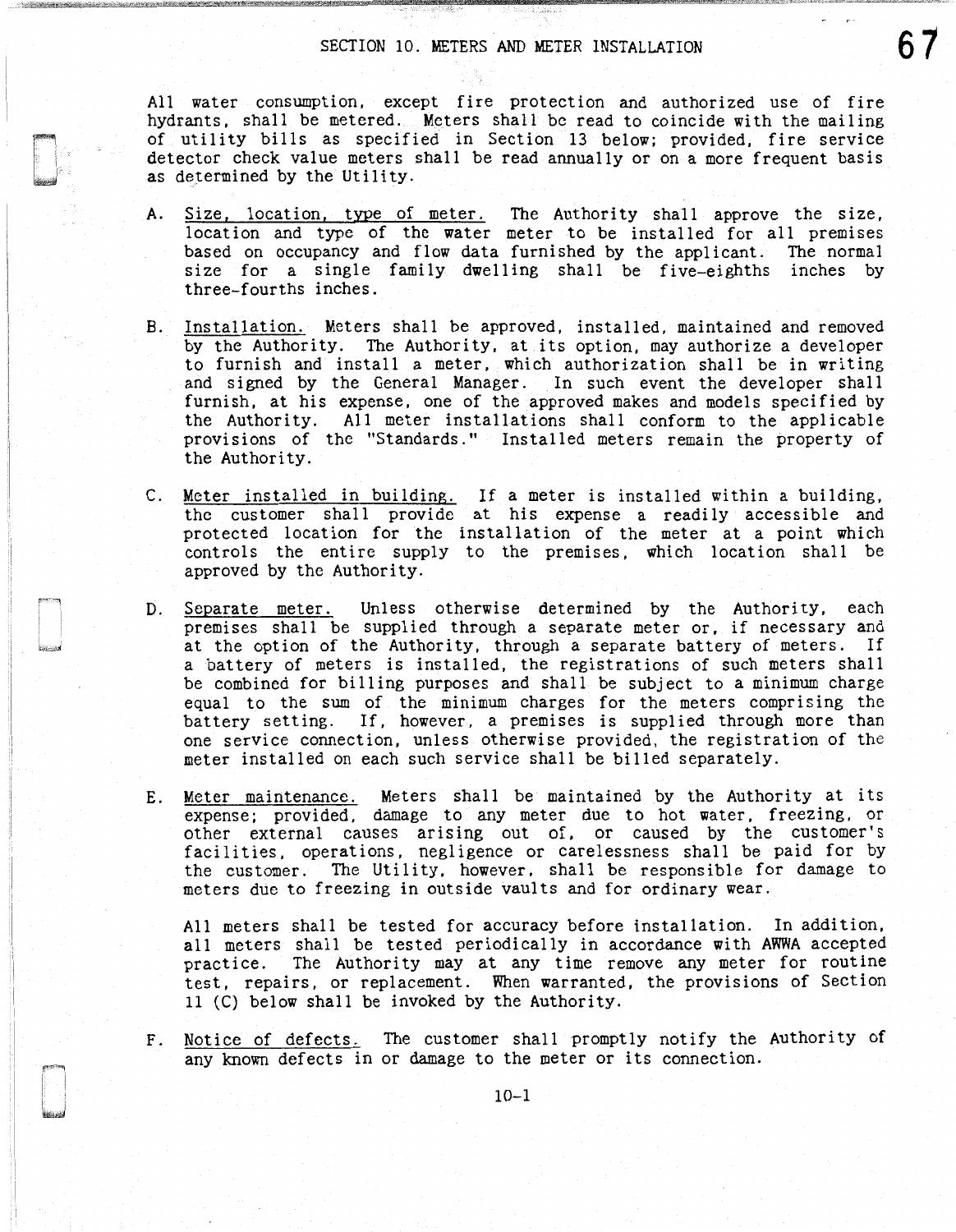its meters at all reasonable times. The Authority will inform the The Authority requires unobstructed access to customer that unobstructed meter access is required. If access to the meter is regularly blocked by bushes or foliage, the meter reader may trim or remove the obstruction, as much as necessary to properly inspect the When such access is regularly unavailable, the Authority m after written notification, terminate service until the access problem resolved to the satisfaction of the Authority.

- Change in location, size. Upon request of the applicant the Authority Н. shall change either the location or size or both of a meter when the applicant observes the following conditions:
	- 1.
	-
	- Observance of applicable provisions of Section 8 (G) above. For the installation of a larger meter, remittance of the difference 2.

between the original charge and the current charge prescribed in Section 32. A refund shall be made for a reduction in meter size.

- Meter for private water supply. Upon written application to the Authority on a form furnished by the Authority, the Authority shall furnish, install and maintain at the applicant's expense, a water meter and required appurtenances on the private water supply which discharges into a public The meter shall be readily accessible to the Authority at  $sewer$ . reasonable times for periodic reading, inspection and maintenance. Authority may authorize the applicant in writing to furnish and install the meter, subject to the approval of and inspection by the Authority. Such meter and appurtenances shall remain the property of the Authority. The Authority reserves the right to meter the private water supply of a
- $J_{\perp}$

Unauthorized Meter Removal. Upon installation, only Authority employees or designated representatives shall turn on, turn off, move, remove or replace a meter or any connections to it. Should the Authority determine that a customer has tampered with the meter or its connections, then the customer shall be subject to a \$100 penalty. Payment will be made immediately and prior to reinstallment of service. Failure to pay the penalty promptly may result in the suspension of service to all other accounts in the customer's name. Payment of the penalty does not preclude the Authority from seeking additional legal remedies when deemed necessary.

0268H

 $I_{\star}$ 

68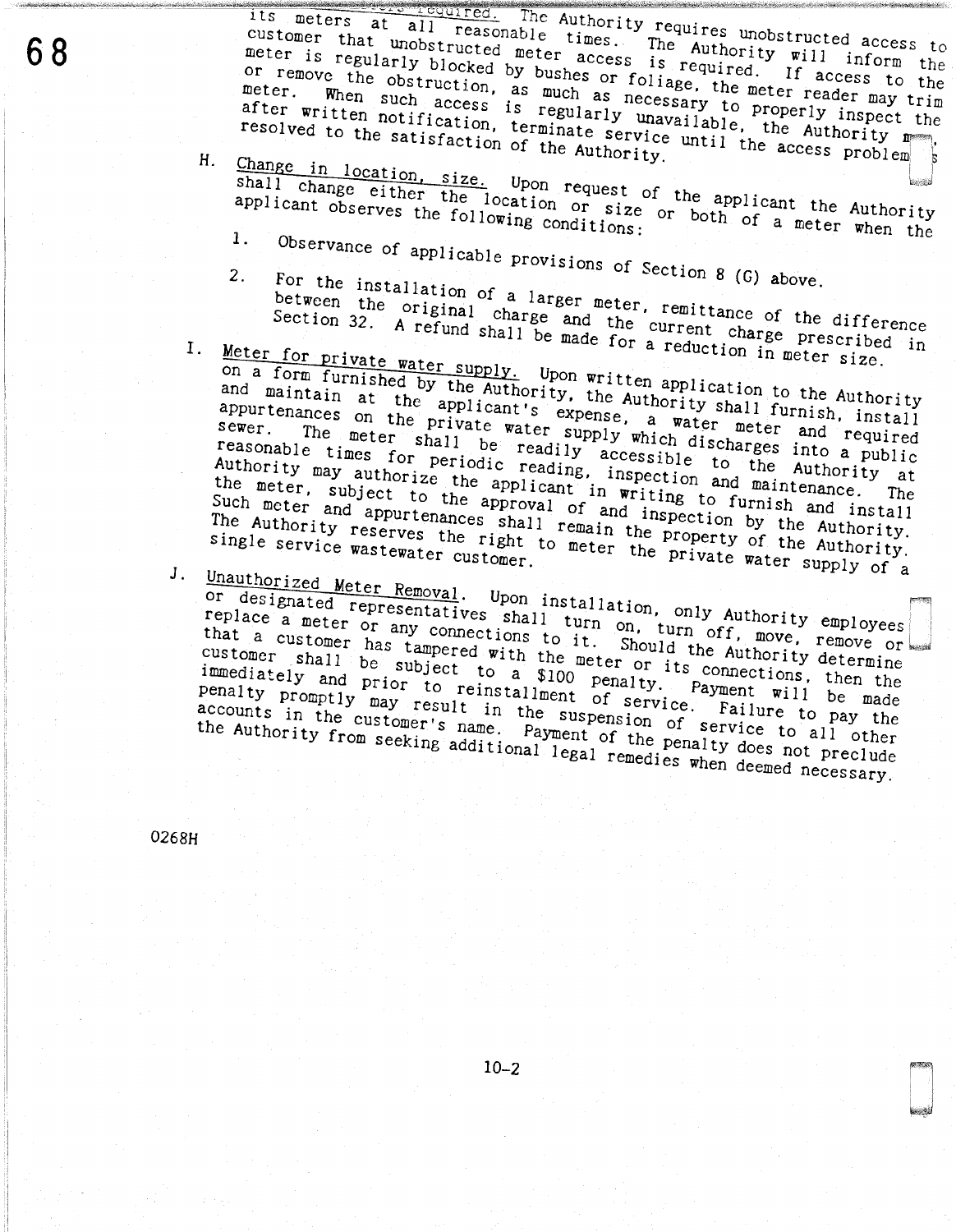justification for extension of the payment date, nor affect the right of the Utility to either terminate service or to file a lien or to motion for judgment for money in accordance with these Regulations. Payments shall be made at the Authority office.

- F. Estimated bill. An estimated utility bill shall be mailed to the customer if the meter fails to register for any reason or the reader is unable to gain access to the premises at the time the meter is scheduled to be read. Such estimated utility bill shall be based on an average of the consumption shown on the last three (3) consecutive quarterly utility bills (twelve (12) consecutive monthly utility bills).
- G. Partial period bill. The utility service charge for an initial or final utility bill for less than a full billing period shall be based upon actual consumption.
- H. Final bill. A customer who requests that utility service be terminated shall give to the Authority a termination date and a forwarding address. The meter shall be read on the termination date and a final utility bill shall then be prepared and mailed, or personally delivered, to the terminating customer. Any deposit, plus accrued interest, held by the Authority shall be deducted from the final utility bill, and the balance then due shall be billed or the unapplied portion of the deposit refunded.

A duplicate copy of the final bill to the tenant-customer shall be mailed upon preparation to the owner of such leased or rented real estate (premises).

- I. Miscellaneous bill. A utility bill other than a regular utility bill rendered by the Authority is due and payable upon receipt by the customer and shall be paid in accordance with the provisions of these Regulations.
- J. Abatement; refund. The Authority is not responsible for water charges incurred due to leakage or for water wasted by water service pipes or fixtures either damaged or in disrepair which belong to the customer. However, in certain cases, the General Manager may at his discretion, determine a fair and reasonable settlement of the disputed bill, when, in his opinion, the circumstances justify such consideration and without which, an injustice to the consumer will result. However, in the event of broken water lines caused by excessively cold weather or an underground leak, and upon presentation of evidence that the leak has been promptly repaired, the utility bill shall be adjusted as follows:
	- 1. One-half (1-2) of the amount in excess water reflected on the utility bi 11 due to this cause, based on the average of the last three (3) bills; and
	- 2. If connected to the public sewer, all of the estimated amount of water which did not enter the public sewer.
- K. Account charge. An account charge shall be paid by each applicant for service, whether for a new account or for a transfer of account from one premises to another premises. Such charge shall be collected at the time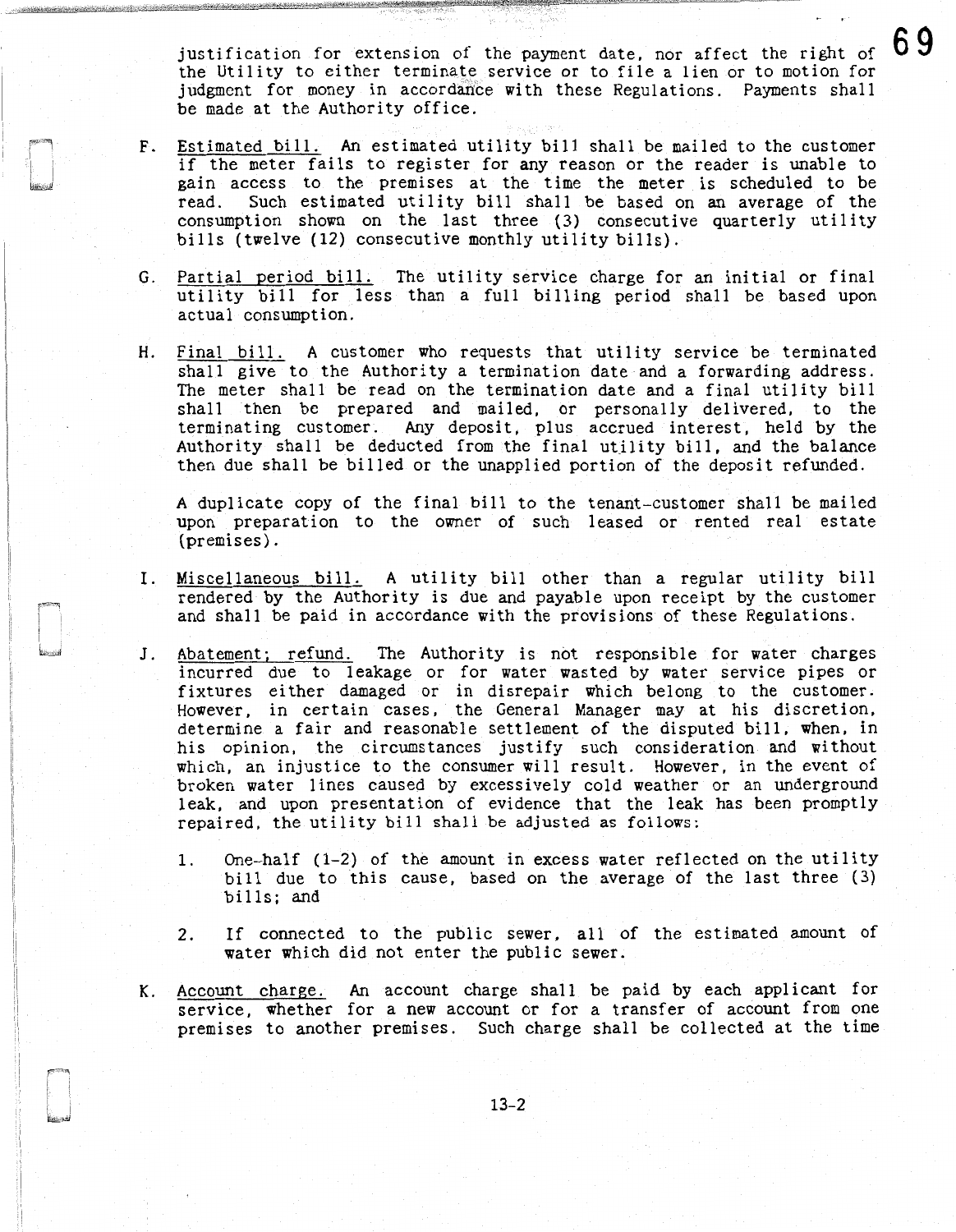application is made or shall be added to the first utility bill for new and transferred accounts. Such charge is used to defray bookkeeping and clerical costs.

, D

- L. Transfer of charges. A customer who terminates service at one premises may transfer outstanding utility charges incurred at such premises to any other account for a premises in the name of such customer which, if unpaid within the time specified in Section 16, shall subject the latter account to termination.
- M. Customer liable for utility charges. A customer who has either made "Application for Service and Contract" or who has received utility service at a premises shall be liable for all utility service furnished to such premises until such time as the customer has properly notified the Utility to terminate the service to such premises.
- N. Transaction charge for late payment. A transaction charge for late payment, as defined in Section 32, shall be added to each bill in the event the bill is not paid by the due date.
- 0. Returned check charge. A charge of ten dollars (\$10.00) shall be assessed for any check in payment of a utility bill which is returned for insufficient or uncollected funds, or drawn on a closed account, or drawn on a nonexistent account. If such check was presented in order to avoid termination of service for nonpayment of a utility bill, or to have service restored after such termination, utility service shall be terminated and this charge, as well as all others due and payable, shall be paid in cash before utility service is restored.

0271H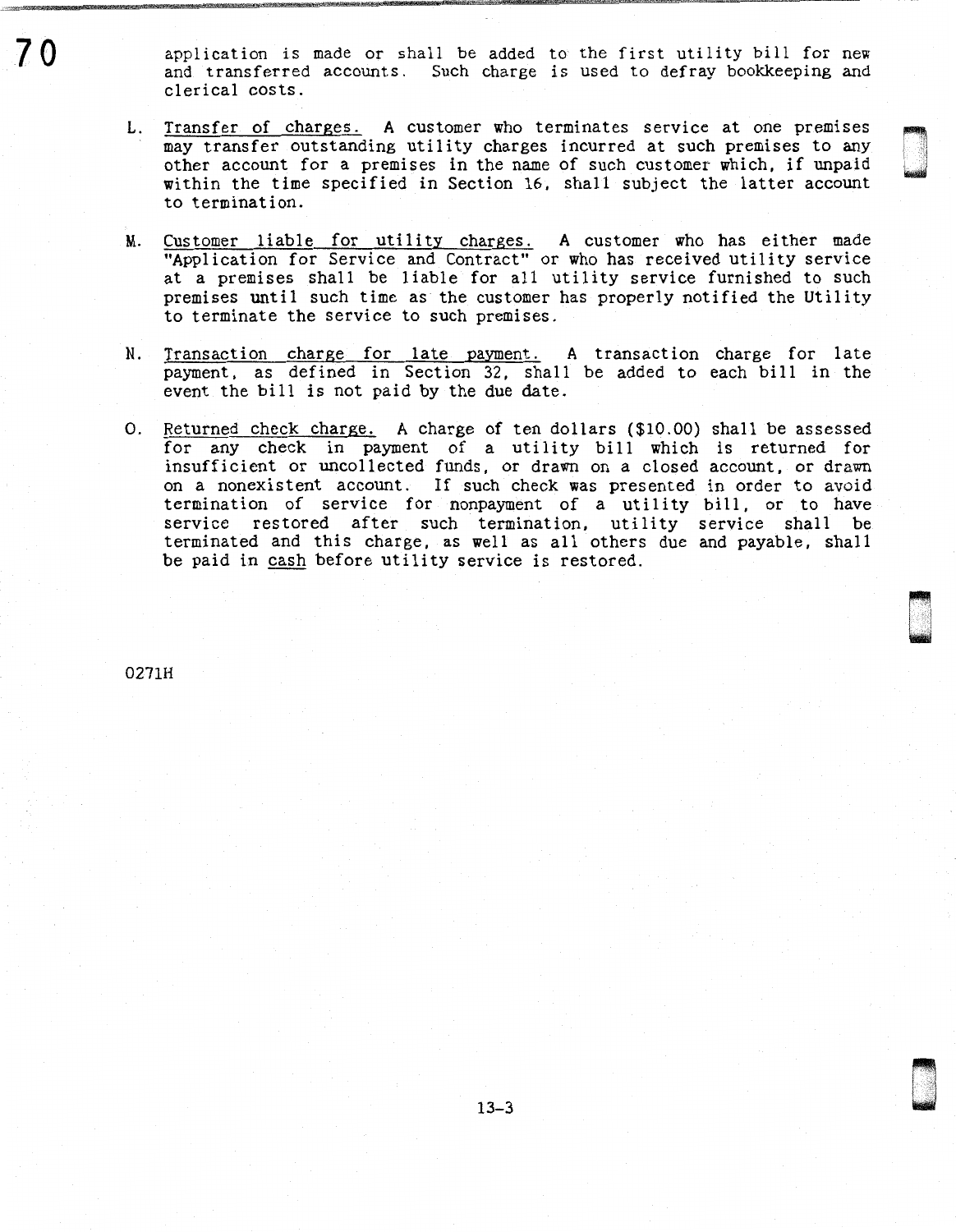- 5. Payment in the Field. If an employee of the Authority goes to a site for the purpose of terminating service to a customer for nonpayment, and such customer requests to pay the employee the amount owed to the Authority in order to avoid service termination, then an additional \$5.00 fee shall be assessed. Payment, of the entire amount, shall be made by check. 71
- B. Other causes. Normally, the notice and period of time for compliance provisions of Section 16 (A) above shall govern the termination of service for causes other than the nonpayment of utility charges; provided, however. when warranted by the circumstances, the period of time for compliance may be either collapsed or suspended.
	- 1. Content of notice. The notice of termination for causes other than the nonpayment of utility charges shall contain the following:
		- (a) The cause of the termination.
		- (b) The corrective action required by the customer when such action is under the control of the customer and the cause can be corrected by the customer without loss or injury to the Authority.
		- (c) The date of the notice of termination.
		- (d) The date of termination of service.
		- ( e) Notice that unless the corrective action is completed prior to the date of termination, utility service shall be terminated on the date of termination.

In case of a customer-tenant, the Authority shall mail a copy of such notice to the owner of the premises.

- C. Method of termination. When utility service is terminated one or more of the following methods shall be used.
	- 1. Sewer service. Sewer service shall be terminated by one of the following methods:
		- (a) If water service is furnished to the customer by the Authority, the water supply shall be cut off and the meter removed.
		- (b) If water supply is furnished to the customer by the owner, or an entity other than the Authority, the Authority reserves the right to:
			- (1) Remove the meter used for measuring the water supply to the public sewer, or
			- (2) Seal the building sewer, or
			- (3) Remove the sewer service connection to the public sewer.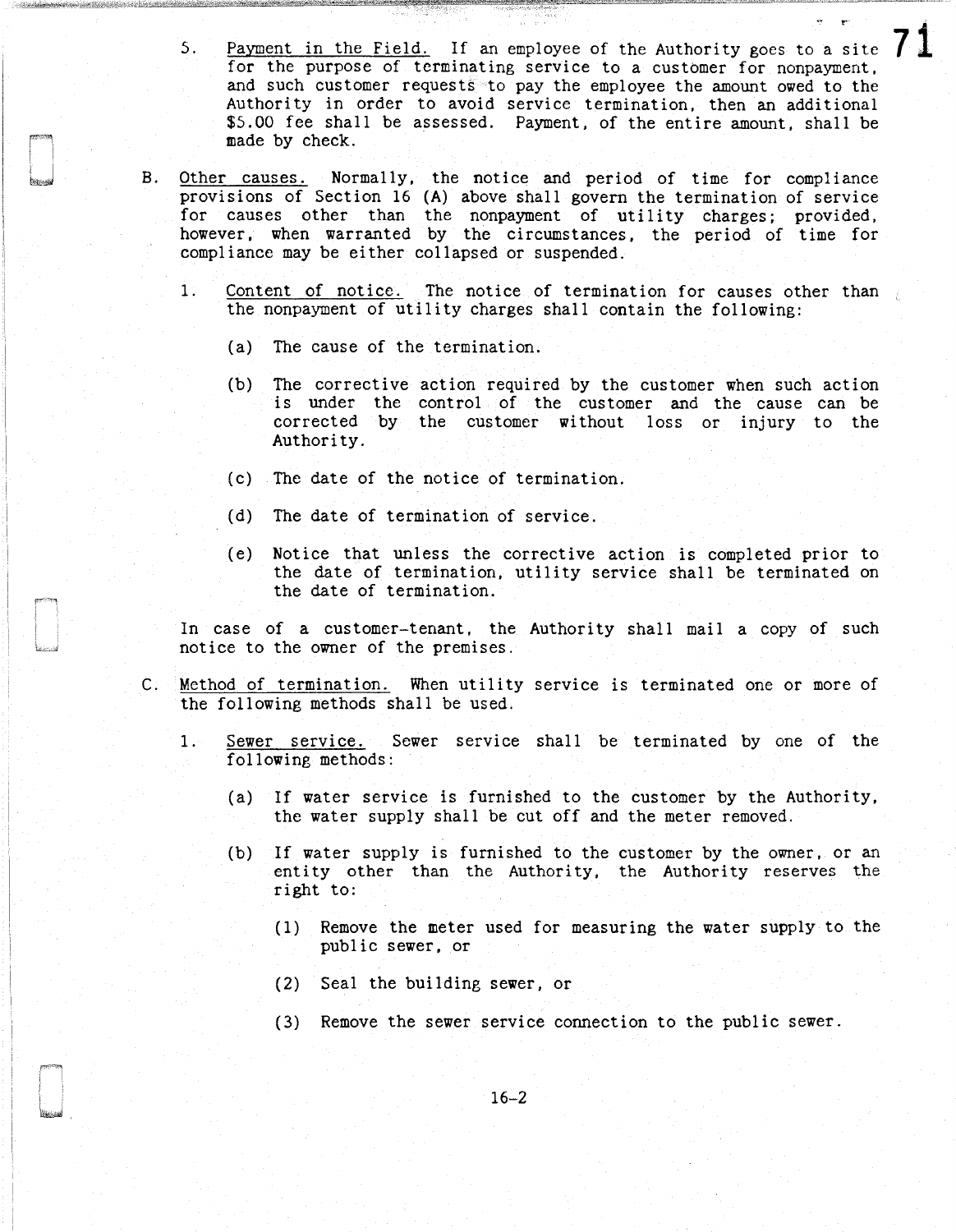SECTION 21. PRIVATE FIRE PROTECTION SYSTEMS; PUBLIC FIRE HYDRANTS

#### A. Private Fire Protection Systems

1. Application. Upon written application to the Authority, and upon payment of all applicable charges required by Section 32, the Authority or the applicant, at the option of the Authority, shall at the expense of the applicant construct and install a fire service connection to supply a fire protection system. Such construction shall conform to the "Standards" of the Authority. When constructed and installed by the applicant, subject to inspection by the Authority, such construction shall not commence until the applicant furnishes to the Authority and the Authority approves in writing the plans for such construction and installation.

~ t I I ; u

ri.·.·.~ .•... ' u

- 2. Fire service detector check meter. A fire service detector check meter shall be installed in a bypass to monitor small flows in the fire service connection. The Authority shall read each detector The Authority shall read each detector check meter at least annually. The Authority reserves the right to require an existing fire service connection customer to install at his expense a detector check meter with a bypass pipe.
- 3. Charge. There shall be no charge for water supplied through a private fire protection system which is used to extinguish fires.
- 4. Additions. No addition of any hydrant, standpipe, sprinkler head or other outlet shall be made to a fire protection system until plans for such addition have been submitted to and approved in writing by the Authority.
- 5. Pressure; supply. The provisions of Section 27, which govern the interruption of water supply, apply to fire service connections. The Authority shall not assume any responsibility for loss or damage because of inadequate quantity or pressure.
- 6. Violation. Water supplied through a private fire service connection shall be used solely for the extinguishment of fires and, upon approval by the Authority, for fire drill testing of the fire protection system. If a customer makes unauthorized or unapproved use of the fire protection system, for any reason other than fire suppression, a \$100.00 penalty shall be imposed upon the customer. If the penalty is not paid immediately to the Authority upon discovery of the violation, all Utility service to the customer shall be terminated until such time that the penalty has been paid.

Furthermore, if it is discovered that the fire protection system has in any way been intentionally adjusted or tampered with or if any unapproved connection has been made to the system that provides the customer with an unauthorized supply of water, then a \$100.00 penalty shall be imposed. In addition, the customer shall also remit to the Authority the amount of the retail water charges for the estimated unauthorized water usage. If the penalty and charges are not paid

72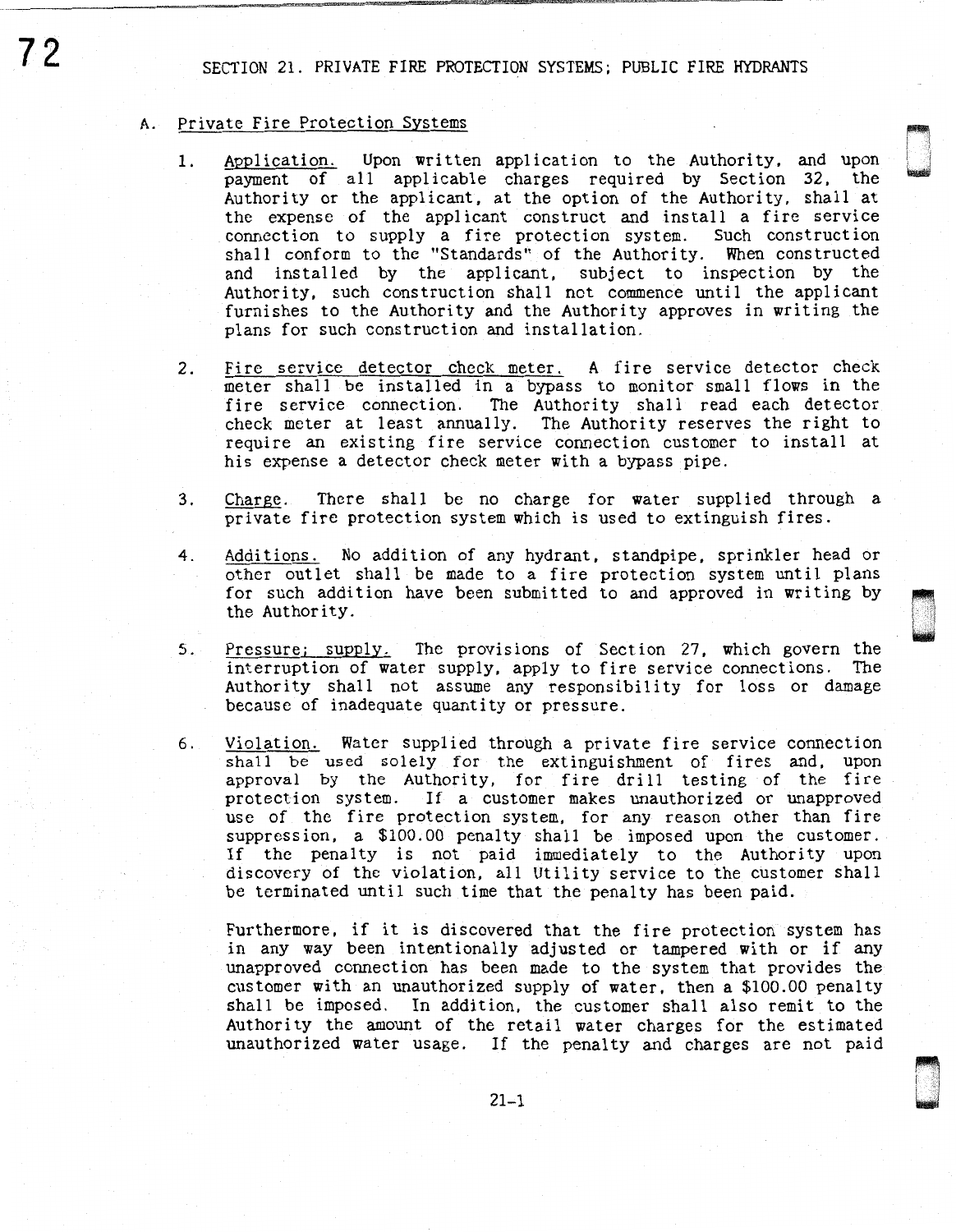immediately to the Authority upon discovery of the violation, all  $7.3$ Utility service to the customer shall be terminated until such time that the amount due has been paid.

## B. Public fire hydrants.

- 1. General. To the extent that funds are available, the Authority shall install, at its expense, public fire hydrants on public property whenever and wherever, in its sole opinion, such hydrants may be required to provide adequate fire protection service.
- 2. Application for hydrant. Upon written application by any commercial, industrial, governmental entity or other interested party, and upon payment of all applicable charges required by Section 32, the Authority shall construct and install additional public fire hydrants on public property. After installation of each hydrant, the Authority shall assume ownership, maintenance and operation thereof and shall pay for any replacement or relocation which may become necessary.
- 3. Restrictions on use. The use of public fire hydrants shall be restricted to the taking of water for the extinguishment of fires; water shall not be taken from any public fire hydrant for any other use, including construction, street sprinkling, or flushing storm sewers or gutters. unless specifically permitted in writing by the Authority for the particular time and occasion and upon payment of all applicable charges required by Section 32. All such uses shall be metered and the Authority retail water rates shall apply. A fire hydrant meter shall be furnished by the user, and shall be registered with and approved by the Authority prior to its use.
- 4. No liability. The Authority shall not be considered an insurer of persons or property, or to have undertaken to extinguish fires, or to protect any person or property against loss or damage by fire or otherwise, and it shall not be responsible to any person for any loss, or damage, or injury by reason of fire, or failure to supply water or pressure, or for any other cause whatsoever.
- 5. Extension of main. The Authority shall not be required to extend its water mains for the purpose of installing public fire hydrants which may be desired except under mutually acceptable terms to defray the construction cost of such extensions.
- 6. Unauthorized use. If a public fire hydrant is discovered to have been used for any purpose other than fire suppression without prior approval by the Authority, legal action may be sought against such<br>unauthorized user in accordance with Section 31 of these unauthorized user in accordance with Section Regulations. In addition, a \$100.00 penalty shall be assessed against the violator. The penalty shall be paid immediately or all Utility service received by the violator or the employer that he represents shall be terminated until such time as the penalty is paid.

0279H

21-2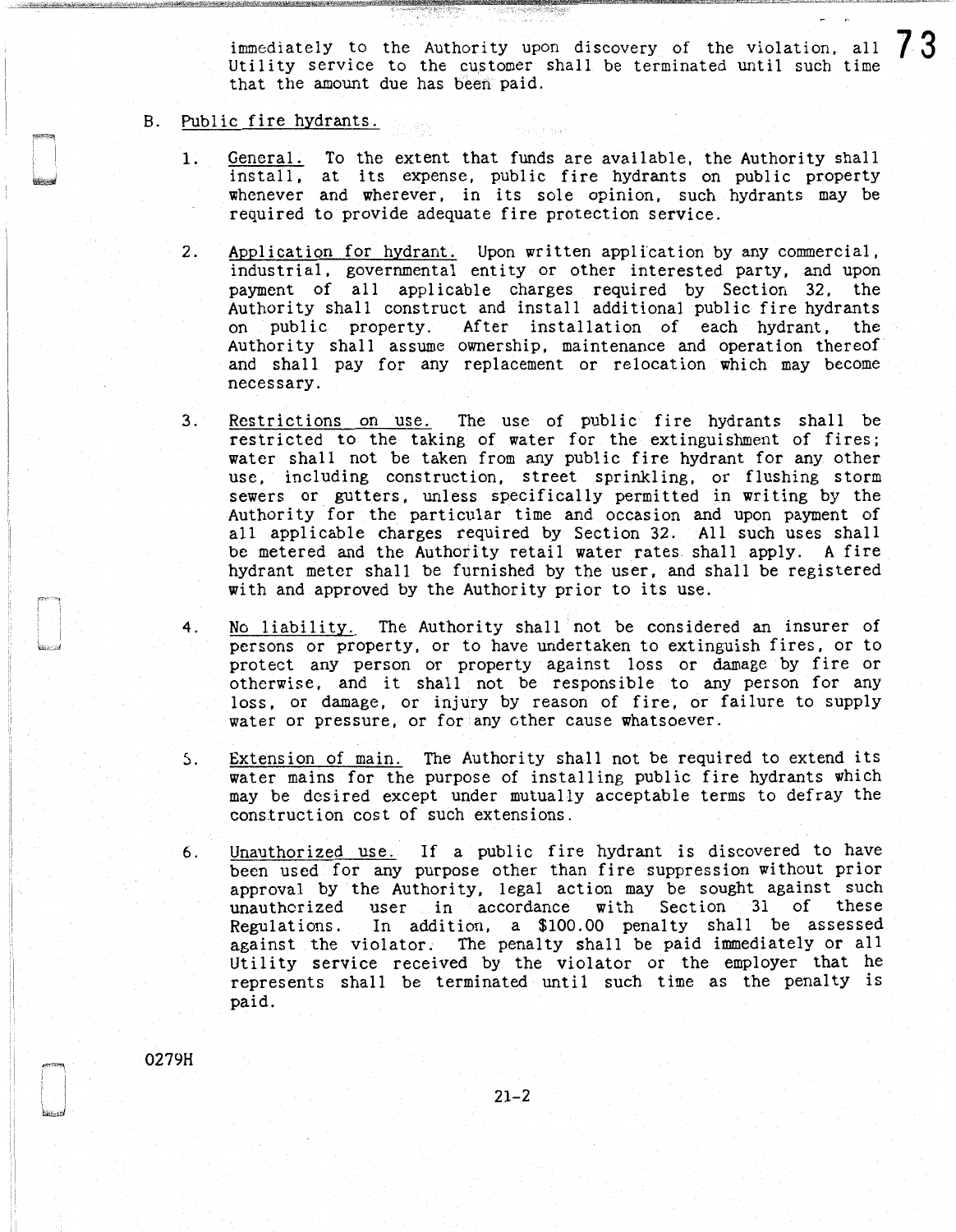SECTION 29. EXTENSION AND EXPANSION OF AUTHORITY FACILITIES

The policies reflected below govern the extension and expansion of Authority facilities.

A. Service to new developments. The developer of any new subdivision  $intended$  for residential, commercial or industrial use or any combination. thereof, or the developer of any commercial or industrial site shall construct all Authority facilities as herein required. The Authority reserves the right at any and all times to make, connect or permit new connections, extensions, or improvements or to otherwise use the facilities in the best interests of the Authority.

## 1. Primary service area.

74

- (a) Local facilities. The developer shall construct and install at his expense all local facilities within his subdivision or development; provided, however, local sewer facilities are not required within a watershed protection area identified in the comprehensive plan and the zoning ordinance. The developer and successor property owner(s) are exempt from payment of local facilities charges when local facilities are constructed and installed at the expense of the developer. Investments by a developer in local facilities to serve his development, such as distribution mains, service connections and meters. fire distribution mains, service connections and<br>hydrants, sewer laterals, manholes and laterals, manholes and other local appurtenances, shall neither be refunded by nor become an obligation of the Authority as such investments are considered a benefit accruing to the property which is recovered through an increase in the value of the property.
- (b) System facilities. The Authority is responsible for the construction and installation of all system facilities to serve a new development when it is in the best interest of the Authority, economically feasible, and system capacity is available. If funds are not available, the Authority may permit the developer, under written contract and at his expense, to construct and install the system facilities. If system facilities are constructed and installed at the expense of the developer, the developer shall be reimbursed for the costs of such system facilities if the provisions of Section 29(E) are observed as follows:
	- (1) Credit shall be given the developer for such contributed facilities against payment of system facilities fees on a dollar for dollar basis as the service connections are made to his property, or
	- (2) If the developer who has incurred the costs of the construction of the system facilities transfers ownership of the property to be served by the new facilities, before service connections are made, the construction costs shall

,.,

l. ' -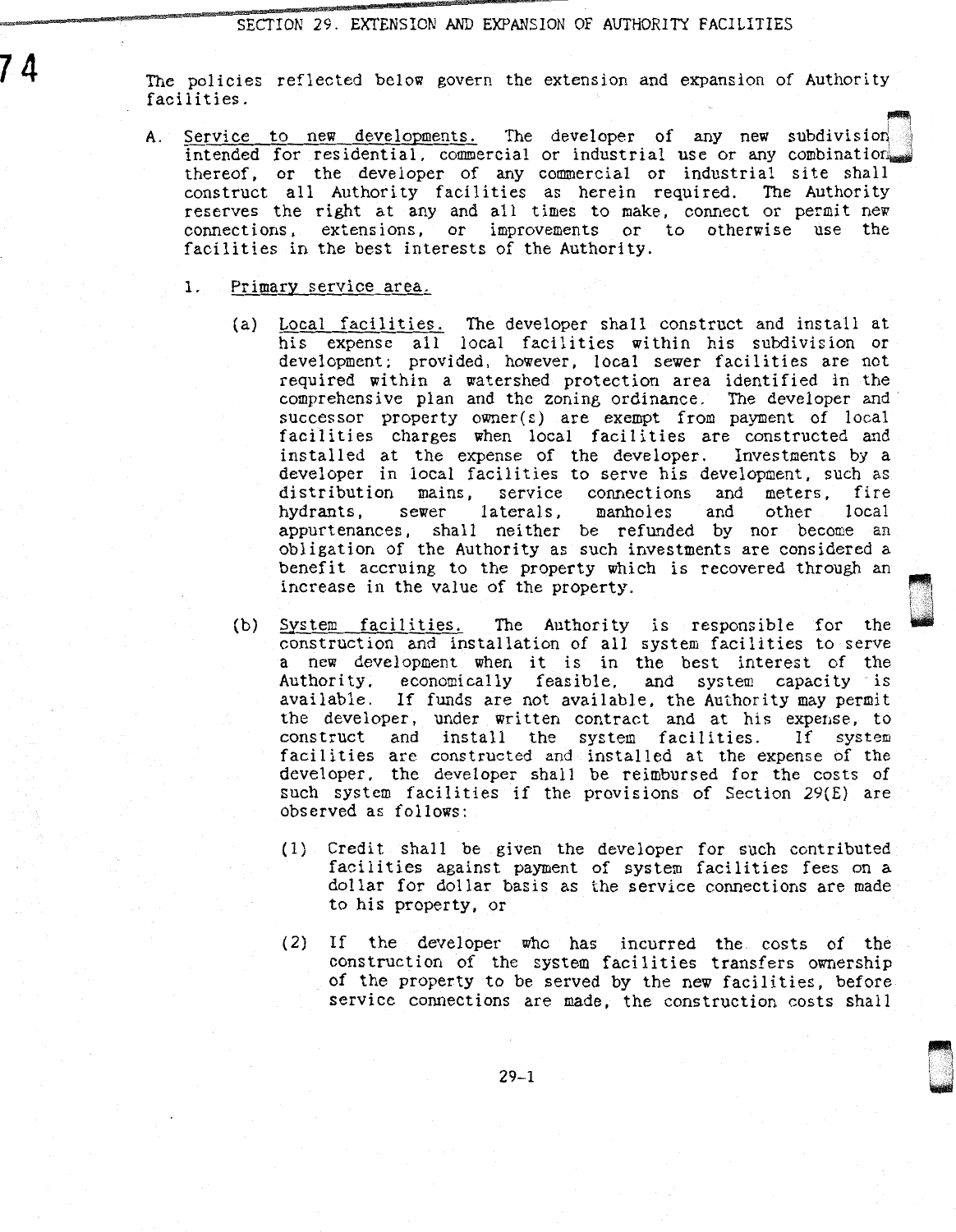be refunded to the developer out of the system facilities  $7.5$ fees which are remitted to the Authority by the new property owners when such property owners connect to the facilities.

The manner in which the developer's expenses are to be recovered will be determined by the provisions of the contract, which shall be executed prior to construction.

- 2. Outside the PSA.
	- (a) Local facilities. The responsibility of the developer is the same as that for any new development within the PSA. All conditions in Section 29  $(A)(1)(a)$  above apply.
	- (b) System facilities. The Authority has no responsibility for the construction and installation of system facilities which serve developments outside the PSA. However, the Authority, under written contract, may permit the construction and installation of such facilities at the expense of the developer. If such an agreement is entered into, the developer and successor property owners will be exempt from system facilities fees.

Provided further, the developer shall be required to pay a System Replacement Fee to cover the cost of increasing the incremental capacity in the existing system facilities, should the Authority allow the developer to connect the facilities which serve the development outside the PSA, to the system facilities inside the PSA, at some future date. The terms and amount of this fee shall be determined by the provisions of the written contract which shall be set forth before beginning construction of the system facilities outside the PSA.

3. Application and Contract Required. A developer who desires water or wastewater service or both such services for a certain specified area, shall make application to the Authority before starting construction of any water or wastewater facilities. Each application shall be approved by the James City County Zoning Administrator for that area to be served and has been officially zoned for the particular type, or types, of land use described in the application. Instructions as to the form and content of applications for water and wastewater services are set forth in the "Standards."

Upon approval of the application, the developer shall enter into a written contract with the Authority in accordance with Section 29(E) below. The contract shall describe in detail all fees, rebates, refunds, or exemptions that may occur as a result of the proposed project.

4. Dedication of facilities. Immediately upon completion and acceptance of the utility facilities, such facilities shall be dedicated to the Authority on a form prescribed by the Authority. The facilities to be dedicated shall include all local and system facilities, land and rights, structures and other necessary components of the utility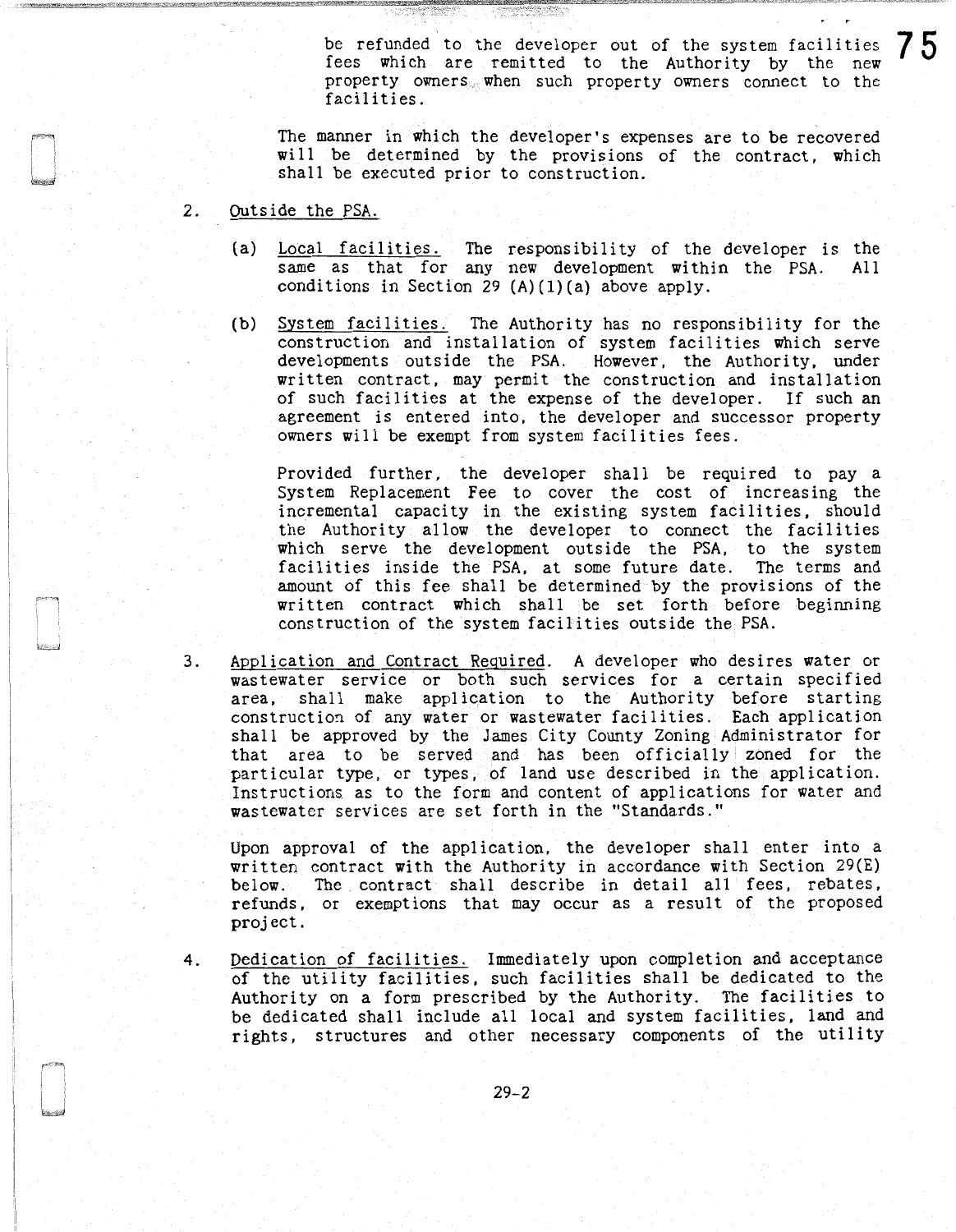system. The developer. shall transfer such facilities free of debts, liens or other legal encumbrances. Authority. In addition, the developer shall submit simultaneously to the Authority a certificate of mechanic's lien waiver on all facilities dedicated by him.

- 5. Maintenance of facilities. The developer shall be responsible for any maintenance as a result of construction or defects of said facilities for one year from the date of initial operation or acceptance, whichever is later. To ensure compliance with this requirement, the developer shall post with the a certified check, bond, or irrevocable letter of credit in a sum equal to ten percent of project cost or shall provide an alternative guarantee in a form acceptable to the General Manager.
- 6. Owner responsibility. Building sewer pipes and water distributing pipes shall be installed at the expense of and maintained by the property owner.
- 7. Authority standards, specifications. The design of and the equipment, materials, workmanship and procedures used in the construction and installation of local and system facilities shall be in accordance with the "Standards" established, approved and adopted by the Authority.
- 8. Plan review. The Authority shall review and approve, or revise if necessary to conform with the "Standards," prepared plans for all projects for the construction and installation of all local and system facilities prior to any construction of any such project(s).
- 9. Site inspections. During progress of construction work, the authorized representatives of the Authority and others who are directly concerned with the construction work shall have access to the locations of construction for the purpose of establishing to their satisfaction that the project(s) is being constructed to the requirements of the Authority and in accordance with the approved plans and standards and specifications.

u . .

- 10. As-built drawings. As-built drawings, in the form prescribed by the "Standards," shall be submitted to the Authority before the final inspection of construction is performed.
- 11. Final inspection of construction. After completion of the construction and installation of the Authority facilities, and upon written request of the developer or owner responsible for the construction, the Authority shall make a final comprehensive inspection of the completed project(s) and shall be satisfied as to conformance with the plans and standards and specifications before accepting the utility facilities as a part of the utility system.
- 12. Non-transferability. Credits for construction and installation of system facilities are non-transferable from development to development.

29-3

76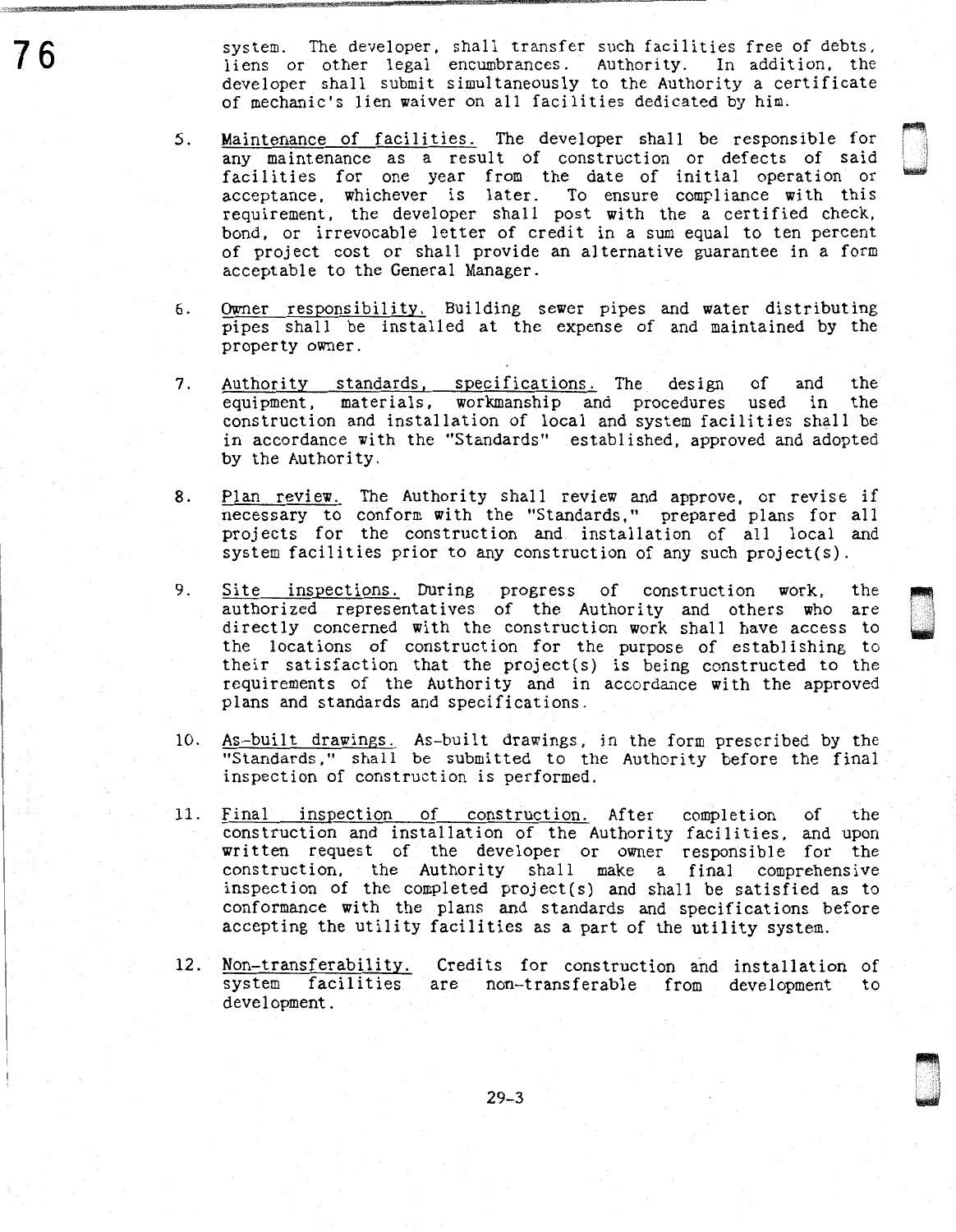- B. Service To Existing Development.
	- 1. Primary service area.
		- (a) System facility capacity. Capacity to serve existing developments inside the PSA is available in existing system facilities.

1796 B.M

- (b) Local Facilities. The property owners of any existing subdivision or any residential, commercial, or industrial site in existence on July 1, 1984, or the owners of any combination thereof, may request the Authority to construct and install local facilities. Upon receipt of such request the Authority will determine if the request is in the best interest of the Authority, economically feasible, and system capacity is available. Upon approval of the request and upon completion of an Application for Service and Contract and the payment of applicable charges, the Authority shall construct and install such local facilities as herein required to serve each applicant reflected on the petition. The applicants shall remit in advance to the Authority a sum of money equal to:
	- (1) the amount which equal to the sum of local facilities fees for each property to be served by the proposed construction of local facilities plus
	- (2) the amount required to pay for the connection of the proposed local facilities to the Authority's existing system facilities.

Funds appropriated by the Authority, grant monies, donations, and County funds contributed in aid of construction, or any combination thereof, shall be deducted from the monies required to be remitted in advance by the applicants.

- (c) System facilities fees. Upon completion of the construction and installation of such local facilities, but before physical connection, the applicants shall remit to· the Authority, the then prevailing system facilities fee. These fees may be paid in advance and accompany the Application for Service and Contract.
- (d) Refund to nonowners. If the local and-or system facilities fees or construction costs have been advanced to the Authority by a party other than an owner of property to be served by the new facilities, these fees shall be considered a loan to the Authority. Such charges shall be refunded to the nonowners from the local and system facilities fees that are remitted by the owners of the property, which is serviced by the new facilities, as the Authority receives such remittance. The sum of the monies refunded shall not exceed the sum of the loan; no refund shall be made after a period of ten years from the date of such advance.

77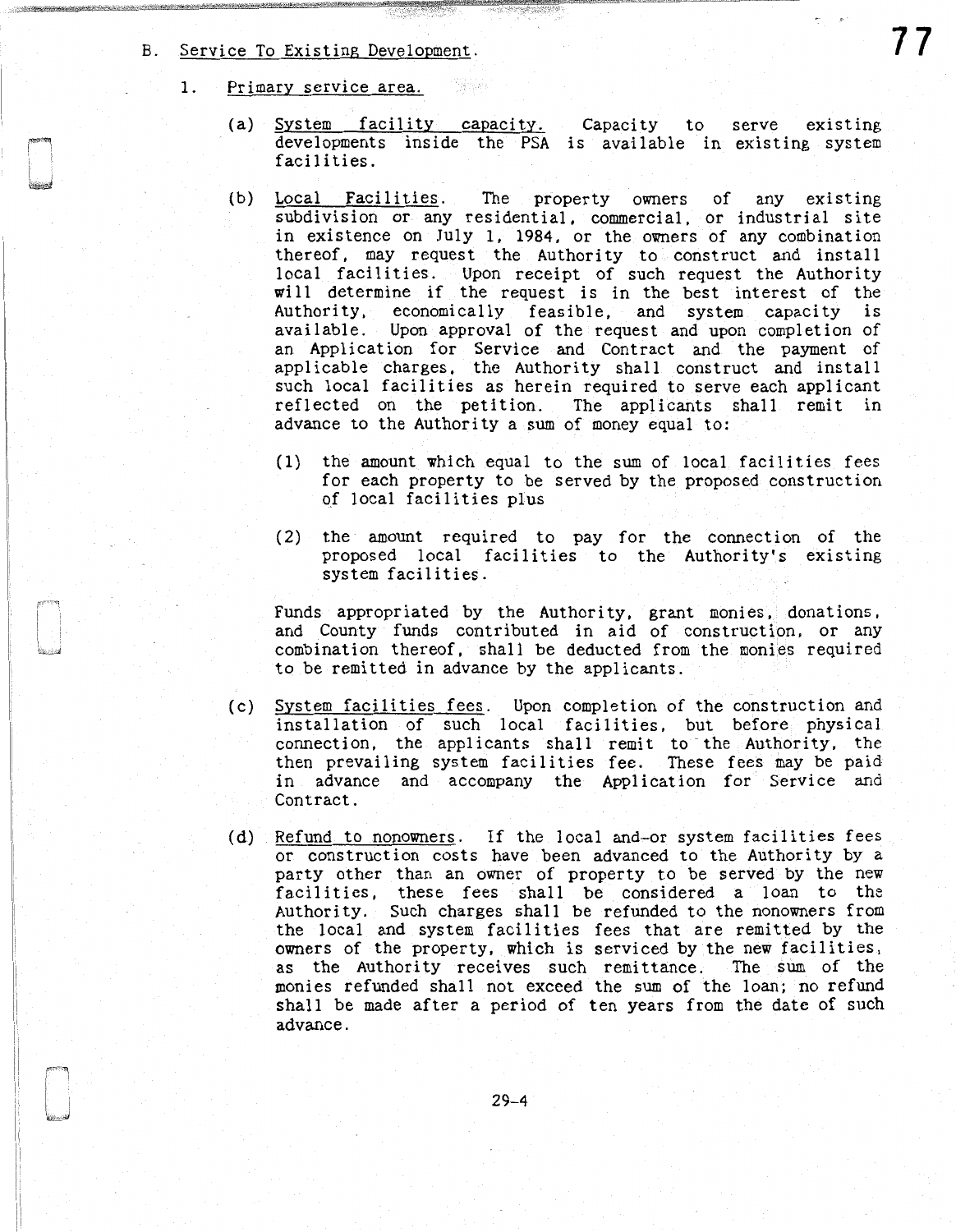2. Outside the PSA. All terms and conditions in section 29(B)(1) above<br>apply. In addition, should the Authority elect to construct and In addition, should the Authority elect to construct and install system facilities to serve an existing development outside the PSA, which development is independent of the system facilities within the PSA, the property owners shall remit in advance to the Authority a sum of money equal to the total estimated construction and installation costs of such system facilities. Grant monies, donations and County monies contributed in aid of construction shall be deducted from the monies required to be remitted in advance by the applicants. The property owners shall then be exempt from the The property owners shall then be exempt from the<br>system facilities fees until such time that the payment of system facilities fees until independent system is connected to the system facilities within the PSA. Each property owner will then be liable for the system facilities fee then prevailing.

D

C. Service initiated by the Authority. The Authority may construct and install local facilities and system facilities anywhere in its service area whenever it determines that circumstances warrant utility service, for example, to implement the land use element of the comprehensive plan, or to protect the health of its citizens or to promote economic development of the community. The financial performance standards of the Authority shall be observed when such construction work is undertaken.

If such service is initiated by the Authority, the funding procedures contained in Sections 29 (A) and (B) above, which are based on the cost of service philosophy, shall be observed to the maximum extent possible.

The Authority may enter into contracts with any person, firm, or corporation, or municipality, or sanitary district, or other political subdivision or public body for the rendering of any unusual or extraordinary water or wastewater service or both such services; provided, the rates or charges to be paid thereunder shall be an amount which is fair and equitable, taking into account the cost to the Authority of providing such service.

## D. Off-site extensions.

- 1. Extensions to new developments.
	- (a) Cost of Extension. The construction and installation of an extension of a water or sewer line from existing local or system facilities to the property boundary of the developer shall be the responsibility of the developer and undertaken at his expense.

If, at the request of the Authority, the developer includes capacity beyond that needed for his development, the Authority shall refund to the developer the construction costs involved in including such extra capacity. The terms of the reimbursement shall be determined by the contract between the developer and the Authority.

(b) Local facilities. The terms and conditions of Section  $29(A)(1)(a)$  shall be observed.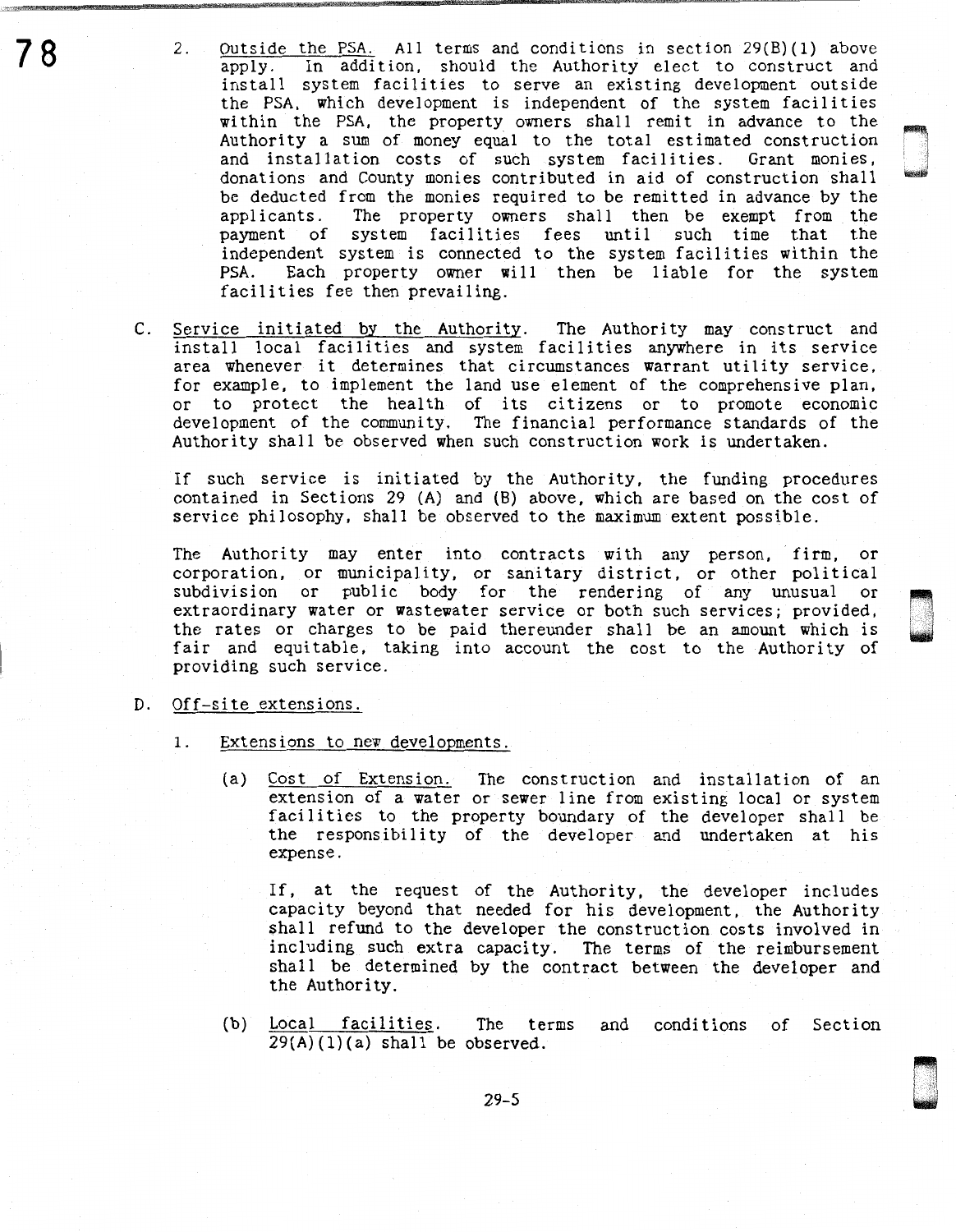- (c)  $\frac{\text{System} \text{Facilities}}{20}(1)$ . The terms and conditions of Section  $79$  $29(A)(1)(b)$  shall be observed.
- (d) General. The terms and conditions of Section 29(A)(3) through  $29(A)(12)$  shall be observed.
- 2. Extensions to existing developments.
	- (a) Cost of extension. The construction and installation of an extension of a water or sewer line, from existing local or system facilities to the property boundary of the applicants, shall be the responsibility of the applicant and undertaken at his expense.
	- (b) Local Facilities. The terms and conditions of Section 29(B)(l) shall apply.
	- (c) System Facilities. If system facilities to serve an existing development are necessary and are installed at the expense of the property owners, the reimbursement schedule, if applicable, shall be set forth in the contract between the applicants and the Authority.
- E. Conditions for Authority participation. The Authority shall participate in the construction and installation costs of local and system facilities and off-site extensions to serve new development when the developer observes all of the terms and conditions set forth below; provided, the Authority reserves the right to decline to participate in a utility project with a developer if the project is either detrimental to the utility system or the utility service project is economically unfeasible, as determined solely by the Authority. If the Authority selects to participate, the following conditions shall apply:
	- 1. Pipe size. The size of pipe of water distribution mains and branch and lateral sewers shall be not less than eight inches in diameter; provided in residential districts a six (6) inch water line may be used in blocks six hundred (600) feet or less in length if such water main completes a good gridiron.
	- 2. Developer responsibility. The developer accepts in writing sole responsibility for all matters relating to the construction and installation of all facilities required in the project, including the acquisition of all necessary permits from regulatory agencies. The developer shall acquire at his expense all easements required to install utility service to his development.
	- 3. Prior approvals reguired. All required federal, state and local government approvals of both the developer's building project and utility project shall be obtained by the developer and delivered in writing to the Authority before the Utility agrees to participate in the utility project.

29-6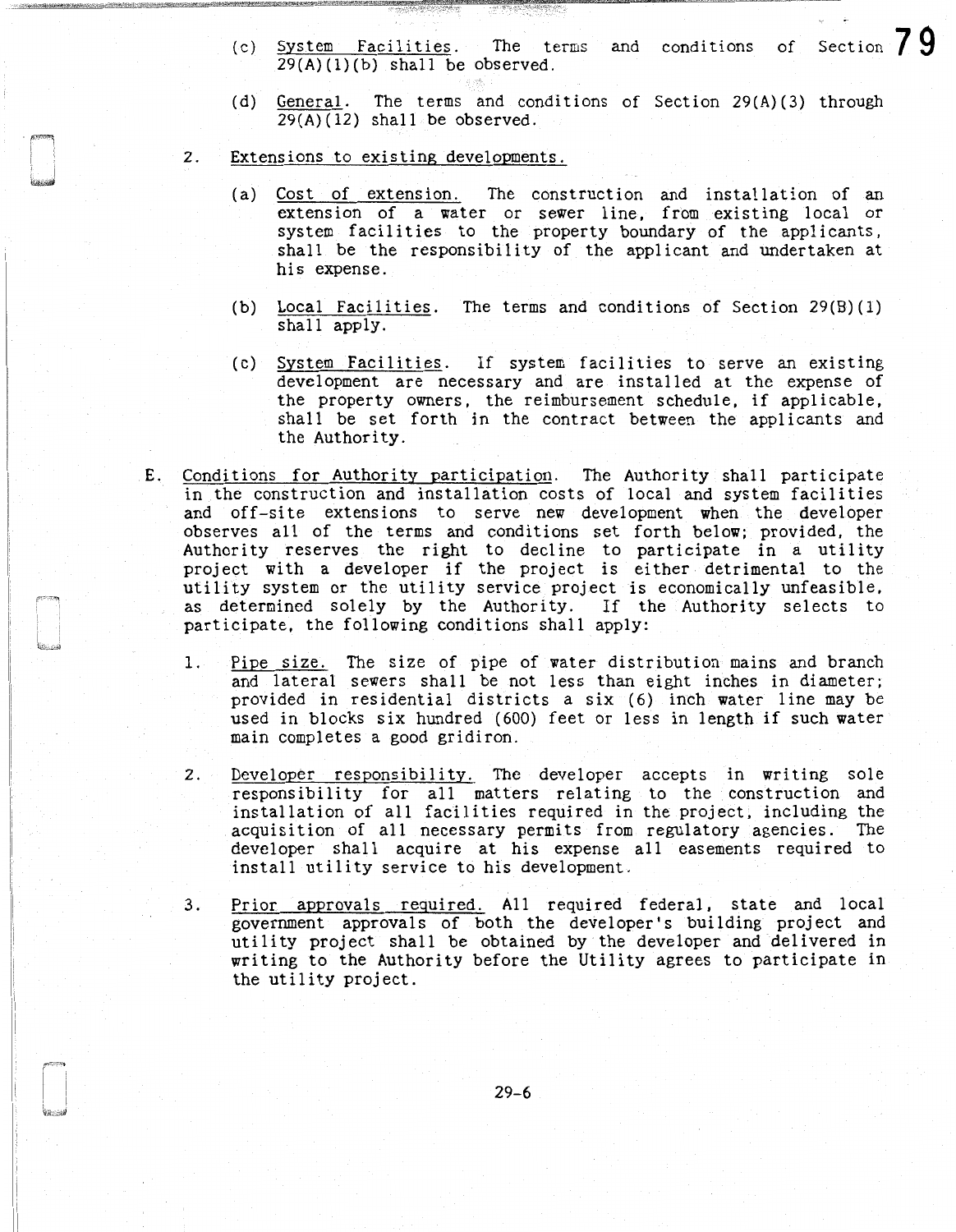Bidding required. The intent of the provisions of the County Purchasing Manual shall be observed by the developer in the award of a contract for the construction and installation of a utility project. The project shall be awarded by the developer to the lowest responsible bidder. Authority approval of the lowest responsible bidder shall be required prior to the award of the contract.

- Performance guarantee. Prior to the award of the contract, the  $5.$ developer shall furnish to the Authority either a certified check or a letter of credit in the amount of the contract award.
- Payments to contractor; change orders. During progress of the 6. construction work, the Authority shall approve: (1) all project partial payments prior to payment to the contract; and (2) all change
- Eligible costs. In calculating the costs of facilities which are  $7.$ considered developer loans to the Authority, only labor and materials costs incurred by the developer in the construction of the project are considered eligible for refund. engineering and legal representation are not eligible. Costs of administration,
- Developer option to bid. The developer may elect not to publicly bid 8. the utility project in which case the Authority shall not participate with the developer in the cost of the project as provided for in
	- Payments to developer; applicants. Payments on loans shall be<br>remitted directly to the developer, his assignee or successor, or to the party or parties representing the applicants in the manner stipulated in the contract. Payments shall be made annually on the anniversary date stipulated in Section 29 (E)(10) below out of revenues collected from remittances made by applicants for service for connections made directly to the facilities and by affected non-users. No more than ten (10) such annual payments may be made. Such remittances shall be deposited in an interest-bearing escrow account and investment earnings shall be distributed to the developer.

No payments shall be made to the developer or to the applicant by the Authority until the facilities constructed and installed are formally

 $10.$ 

9.

 $\overline{4}$  .

Interest on loans. The unpaid balance of developer and applicant loans shall bear interest at the rate of six (6) percent per annum, compounded on the anniversary dates as follows:

- Developer loans: date of acceptance of the facilities by the  $(a)$
- (b) Applicant loans: date facilities are placed in operation by the

 $29 - 7$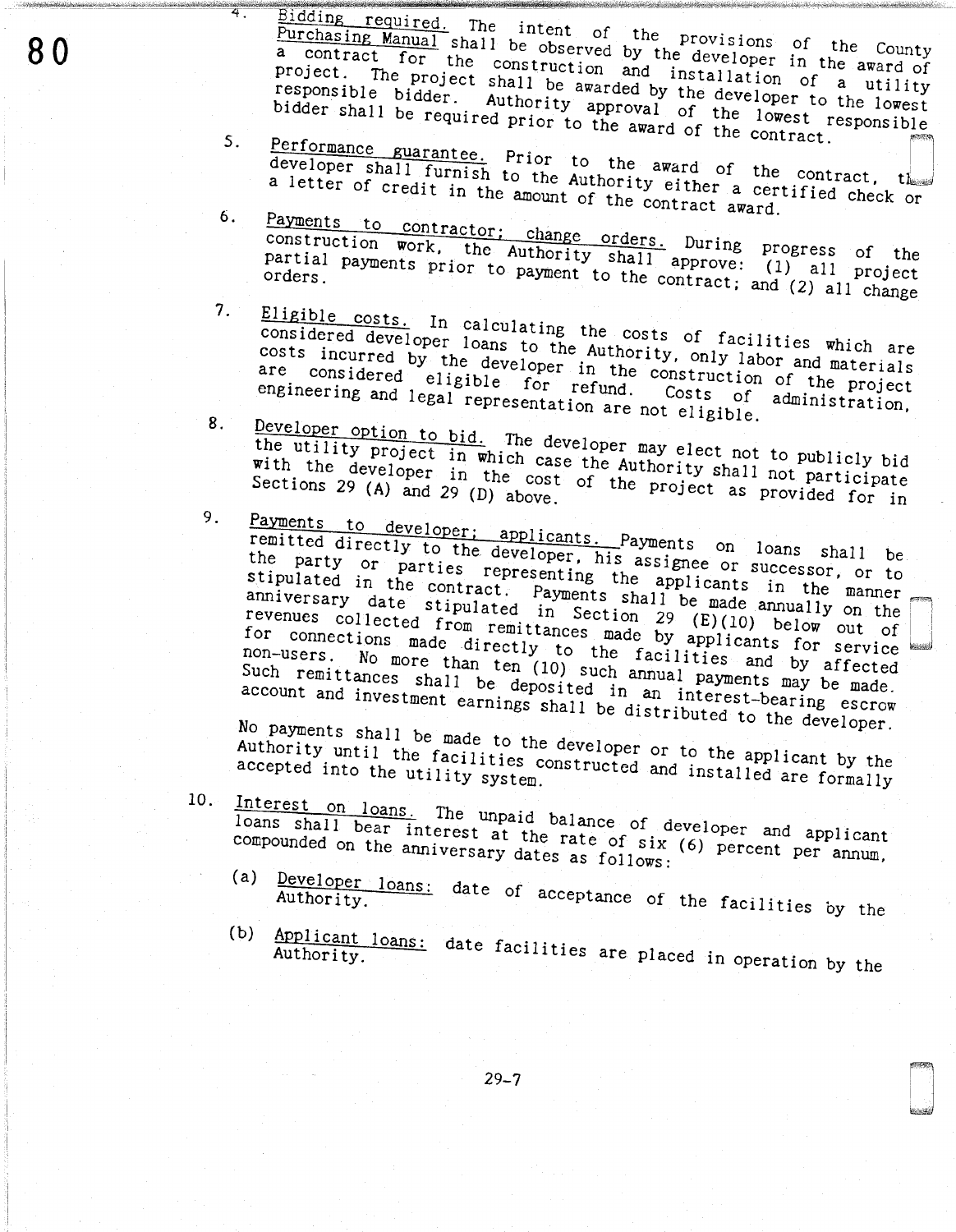- A. General rate policy. The determination of rates for the Authority is based upon three interrelated elements:
	- 1. Revenue requirements. Revenue requirements to ensure proper operation and maintenance, development and perpetuation of the system, legal requirements imposed by the Code of Virginia and by debt agreements, and maintenance of the Authority financial integrity.

Revenue requirements are generally defined under either a cash basis or a utility basis. EPA mandates a utility basis for a system constructed with grant funds and the major regulatory agencies endorse the utility basis for defining revenue requirements.

A brief visual comparison is shown below:

| Revenue requirements defined         | Cash<br>basis | Utility<br>basis |
|--------------------------------------|---------------|------------------|
| Operations and maintenance           |               |                  |
| Debt service - interest expense      |               |                  |
| Debt service - payment of principal  |               |                  |
| and reserves                         |               |                  |
| Annual requirements for improvements |               |                  |
| Return on investment                 |               |                  |
| Depreciation                         |               |                  |

The Authority endorses and uses the cash basis to define revenue requirements with improvements financed from commodity service charges and connection fees.

2. Allocation of costs to services provided. Water and wastewater systems are designed and built with several objectives and the associated costs should be al located to these cost components, as follows:

### Water

### Wastewater

| Base costs for service | Base costs for collection |
|------------------------|---------------------------|
| Demand costs           | Base costs for treatment  |
| Customer costs         | Demand costs              |
| Direct fire protection | Customer costs            |
| Future capacity        | Future capacity           |

Water and wastewater systems must have the capacity, and therefore generate costs, to provide basic services for average consumption. They must also be designed to meet customer demands for peak usage seasonal, maximum day and maximum hour. There are certain costs that are also associated with customers, such as meter reading and billing, that are not associated with usage. Water systems also provide capacity (and incur costs) for fire protection.

81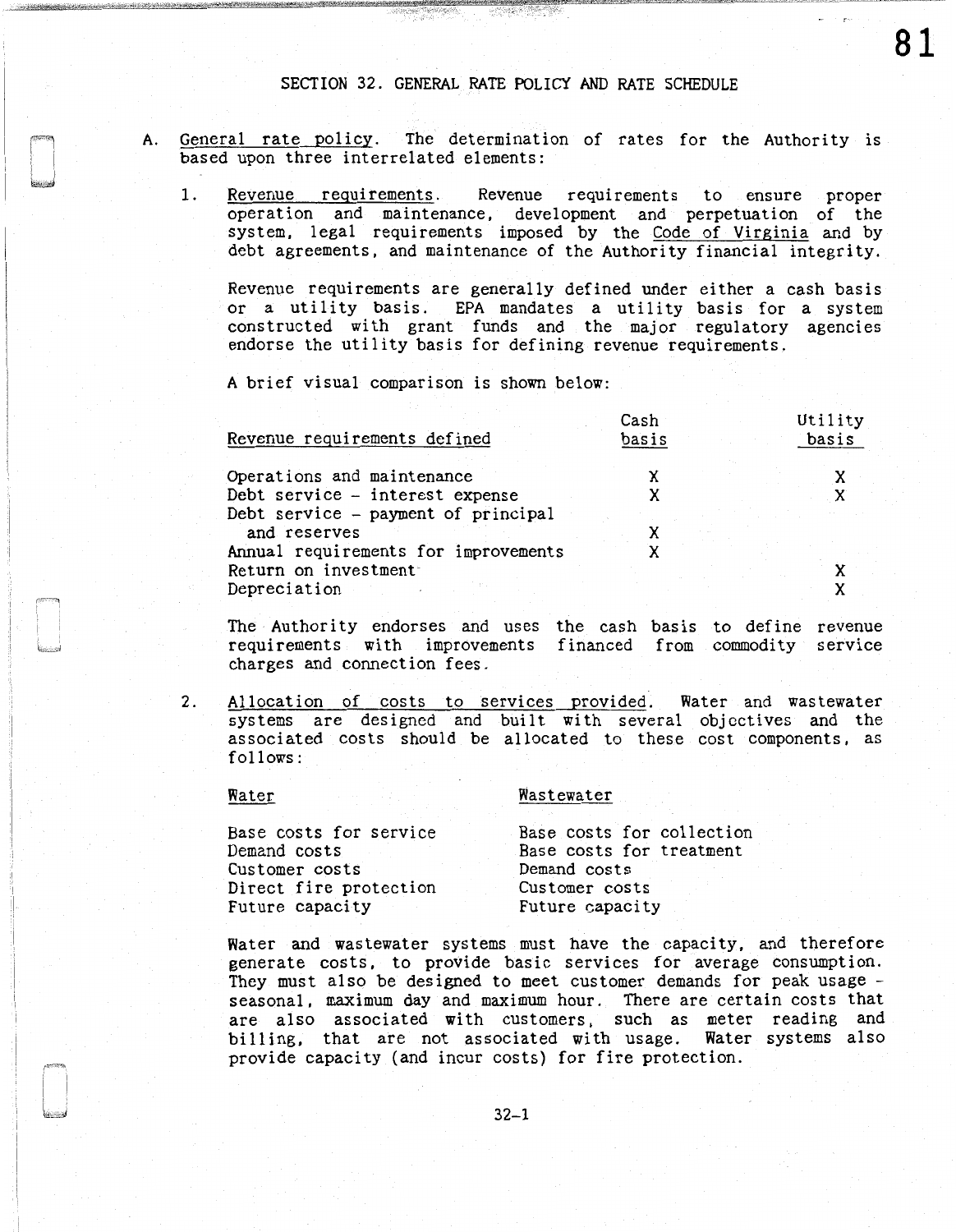- $82$  D. Exceptions to local, system facilities charges. The provisions of Section 29 above shall be observed when there is a conflict between Section 29 and the provisions of Sections 32 (B) and 32 (C) above.
	- E. Billing and account charges. The following charges shall be assessed for any customer billed by the Authority.
		- 1. Account charge. An account charge of \$10.00 (\$20.00 if the meter is read) shall be paid by each applicant for continuing service, whether for a new account or for a transfer of account, for water and-or wastewater service.

The purpose of this charge is to defray the cost incurred in clerical and bookkeeping activities, the turning on of services and-or meter reading required for each new account or transfer of account.

de de la componenta<br>De la componenta de la componenta de la componenta de la componenta de la componenta de la componenta de la c<br>De la componenta de la componenta de la componenta de la componenta de la componenta de la c

D .

2. Transaction charge for late payment. A transaction charge for late payment of 1096 of the balance due, shall be added to a bill in the event that the bill is not paid within thirty (30) days following the date thereof. All unpaid balances shall be assessed a carrying charge of three quarters of one percent (.75%) per month of unpaid and overdue balances. This is equal to an effective annual interest rate of 9.38 percent.

The purpose of this charge is to defray the cost associated with the rebilling of accounts not paid on a prompt basis and carrying costs for delinquent accounts.

3. Restoration of service charge. Where service has been terminated on account of the non-payment of any bill, a restoration of service charge of \$30.00 (\$100.00 for a single service wastewater customer not on metered water service) shall be paid before service is restored, except as defined in Section 17 (A)(2).

The purpose of this charge is to defray the expenses of terminating and restoring service, including clerical and bookkeeping activities.

4. Meter test deposit. A test of a water meter shall be done at the request of a water customer upon payment of a meter test deposit as defined in Section 11. If the meter is found to be 3 percent or more fast then the deposit shall be refunded. If inoperable or 25 percent or more slow, the deposit shall be credited against a revised billing. The deposit shall be determined by meter size, as follows:

Meter size  $5-8" - 3-4"$ 1" and over Deposit \$15 \$65

5. Fire hydrant charge. For customer-requested hydrants installed under the provisions of Section 21, there shall be an installation cost of actual cost plus an allowance of 25 percent for overhead. The applicant shall deposit with the Authority an estimated fee prepared